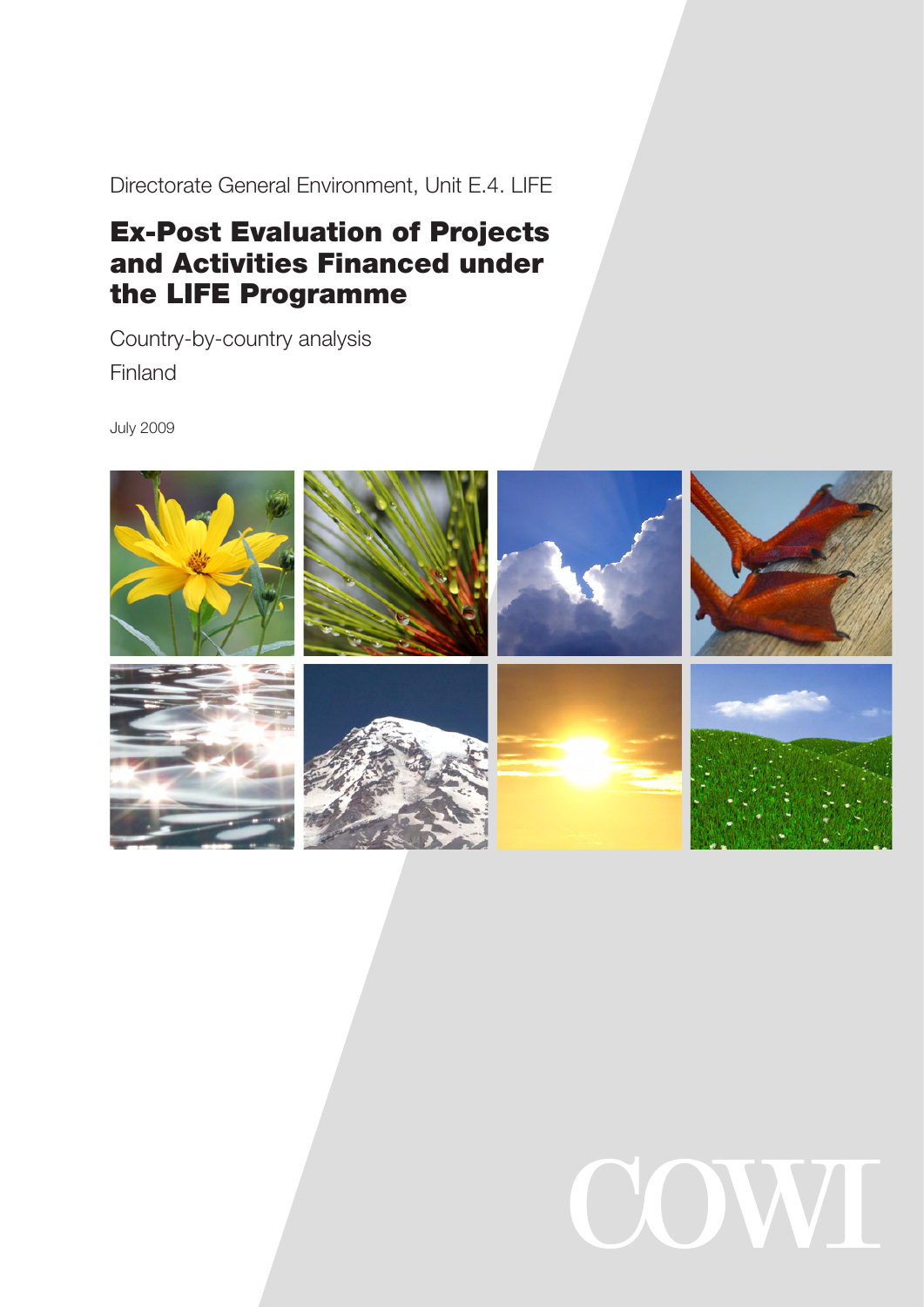

**COWI A/S** 

**Parallelvej 2 DK-2800 Kongens Lyngby Denmark** 

**Tel +45 45 97 22 11 Fax +45 45 97 22 12 www.cowi.com** 

Directorate General Environment, Unit E.4. LIFE

# Ex-Post Evaluation of Projects and Activities Financed under the LIFE Programme

Country-by-country analysis

Finland

July 2009

Document no. 7-3 Finland Version 1 Date of issue July.2009 Prepared BIM, IL Checked BIM, TIH, IL Approved BIM

This report has been prepared as a result of an independent evaluation by COWI being contracted by the Directorate General Environment

**The views expressed are those of the Consultant and do not necessarily reflect those of the European Commission.**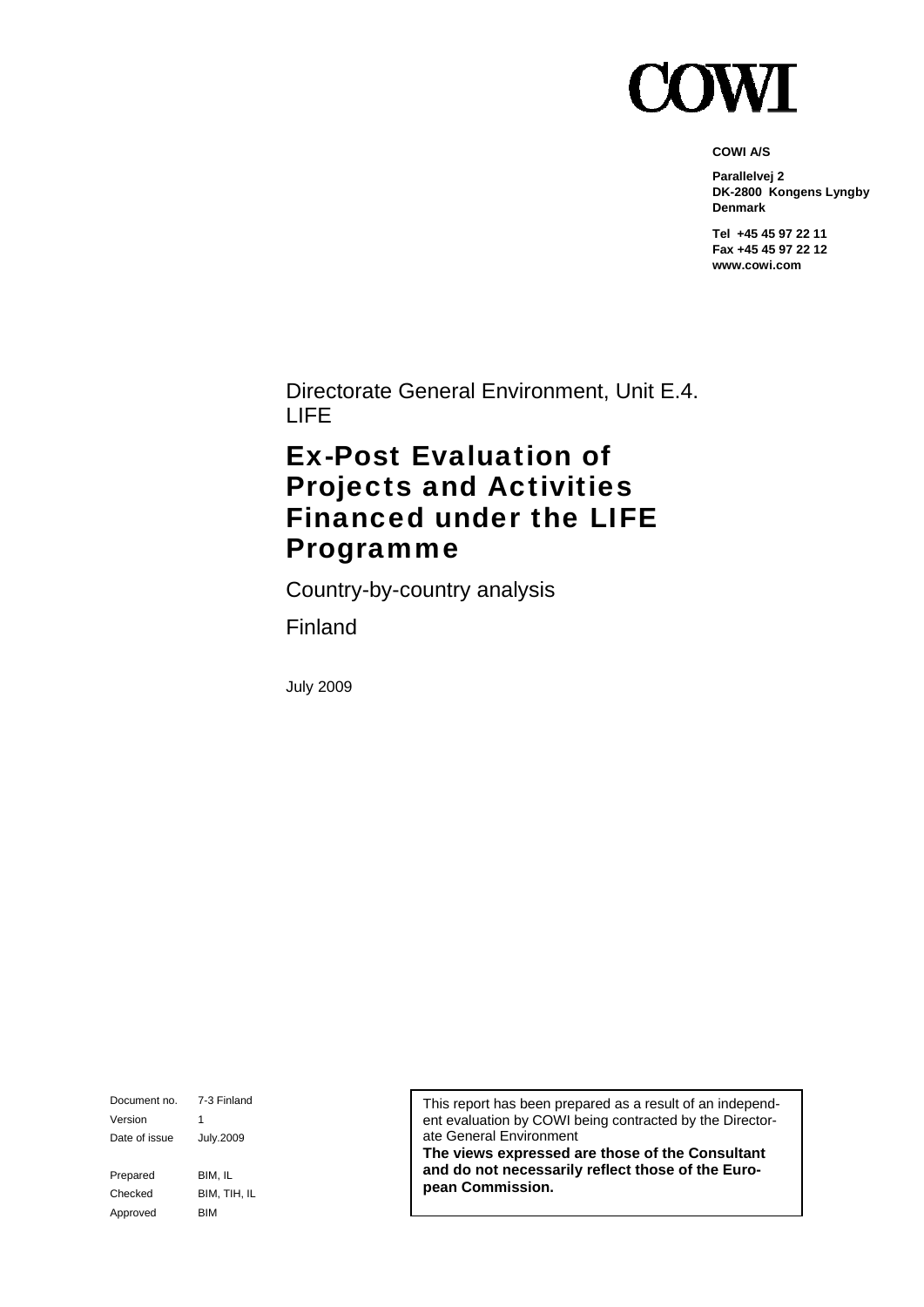### Table of Contents

| 1              | <b>Executive summary</b>                     | $\mathbf{2}$ |
|----------------|----------------------------------------------|--------------|
| $\overline{2}$ | <b>Introduction</b>                          | $\mathbf{2}$ |
| 3              | <b>Environmental policy overview</b>         | $\mathbf{2}$ |
| 4              | Overview of LIFE projects in Finland         | 3            |
| 5              | <b>Effects of projects implemented</b>       | 4            |
| 5.1            | Results and impacts for Nature projects      | 4            |
| 5.2            | Results and impacts for Environment projects | 5            |
| 6              | The effectiveness of projects                | 5            |
| $\overline{7}$ | The sustainability of projects               | 6            |
| 8              | The utility of projects                      | 6            |

# Table of Appendices

| Appendix 1 | Comprehensive overview of LIFE Projects in Finland     |
|------------|--------------------------------------------------------|
| Appendix 2 | Summary tables on LIFE Environment projects in Finland |
| Appendix 3 | Summary tables on LIFE Nature projects in Finland      |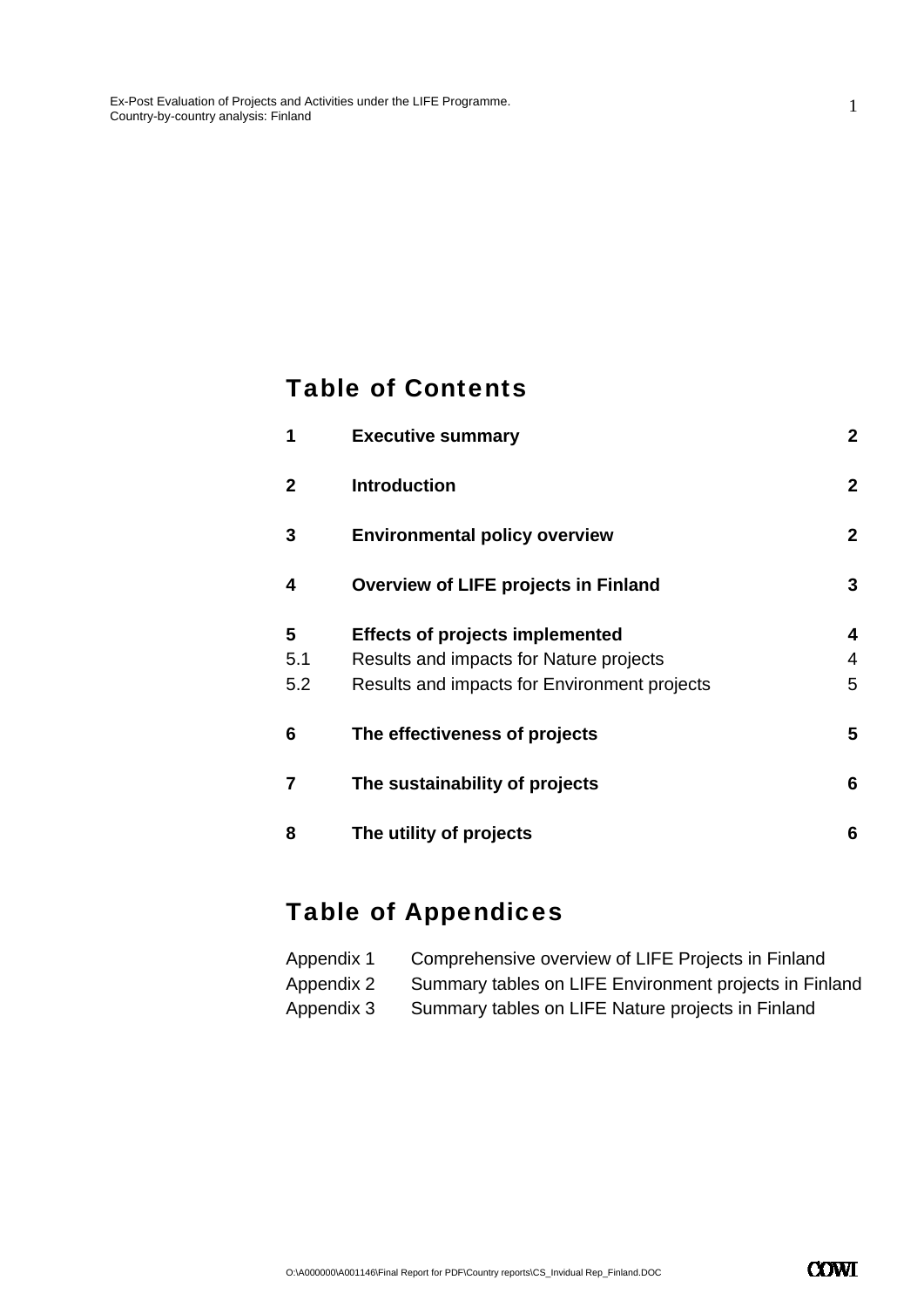### **1 Executive summary**

Finland has been involved in LIFE Programmes throughout all phases of LIFE, starting in 1992. A total of 101 projects have received support since the start of LIFE, of which 92 (47 Environment and 45 Nature) projects fall within the period covered by this evaluation (1996-2006).Of these seven (2 Environment and five Nature) are still ongoing in 2008.

Finnish LIFE projects are, in general, technically successful in delivering the expected results. The sustainability of the projects is high, as confirmed by different stakeholders. Finnish LIFE Environment projects have developed new technological solutions to air, water and soil pollution problems and produced management systems and tools for improving natural resources. Finnish LIFE Nature projects have been highly focused on restoration of nature types and on habitats and have had significant impact on biodiversity conservation and increased the awareness of natural conservation.

### **2 Introduction**

This country report on the implementation of the LIFE Programme in Finland is part of the overall expost evaluation of the LIFE Programme. The evaluation was commissioned in July 2008 and covers all LIFE projects initiated during the period 1996-2006. The overall objective of the evaluation is to assess the relevance and impact of the activities and projects financed under the LIFE Programme. The evaluation comprises country studies in all Member States, except Bulgaria, which has never had any LIFE projects. This report documents the analysis carried out concerning the implementation of the LIFE Programme in Finland. The ex-post evaluation specifically assesses the effect of the LIFE Programme on Europe's nature and environment by analysing results and impacts of LIFE projects implemented under the Nature (NAT) and Environment (ENV) components. The results and impacts have further been assessed along three main evaluation criteria:

- Effectiveness i.e. the extent to which planned objectives have been reached
- Sustainability i.e. the extent to which positive impacts have continued or are likely to continue
- Utility i.e. the extent to which impacts address key environmental needs and priorities in the EU and for the stakeholders concerned.

## **3 Environmental policy overview**

Finland's national strategy for sustainable development "Towards sustainable choices - A nationally and globally sustainable Finland" was adopted in June 2006 by the Finnish National Commission on Sustainable Development. In December 2006 the strategy was also adopted by the Council of State<sup>1</sup>. The Finnish perspective, according to this strategy, is that the most significant development trends and challenges towards sustainable development are associated with climate change, adaptation to rapid global economic changes, and demographic changes. Globally speaking, the most important challenges are, in addition to climate change, related to global poverty and inequality as well as to population growth. Different environmental policies and plans support the Finnish strategy for sustainable development.

-

 $<sup>1</sup>$  Finland's national strategy for sustainable development can be found at:</sup> http://www.environment.fi/default.asp?node=9732&lan=en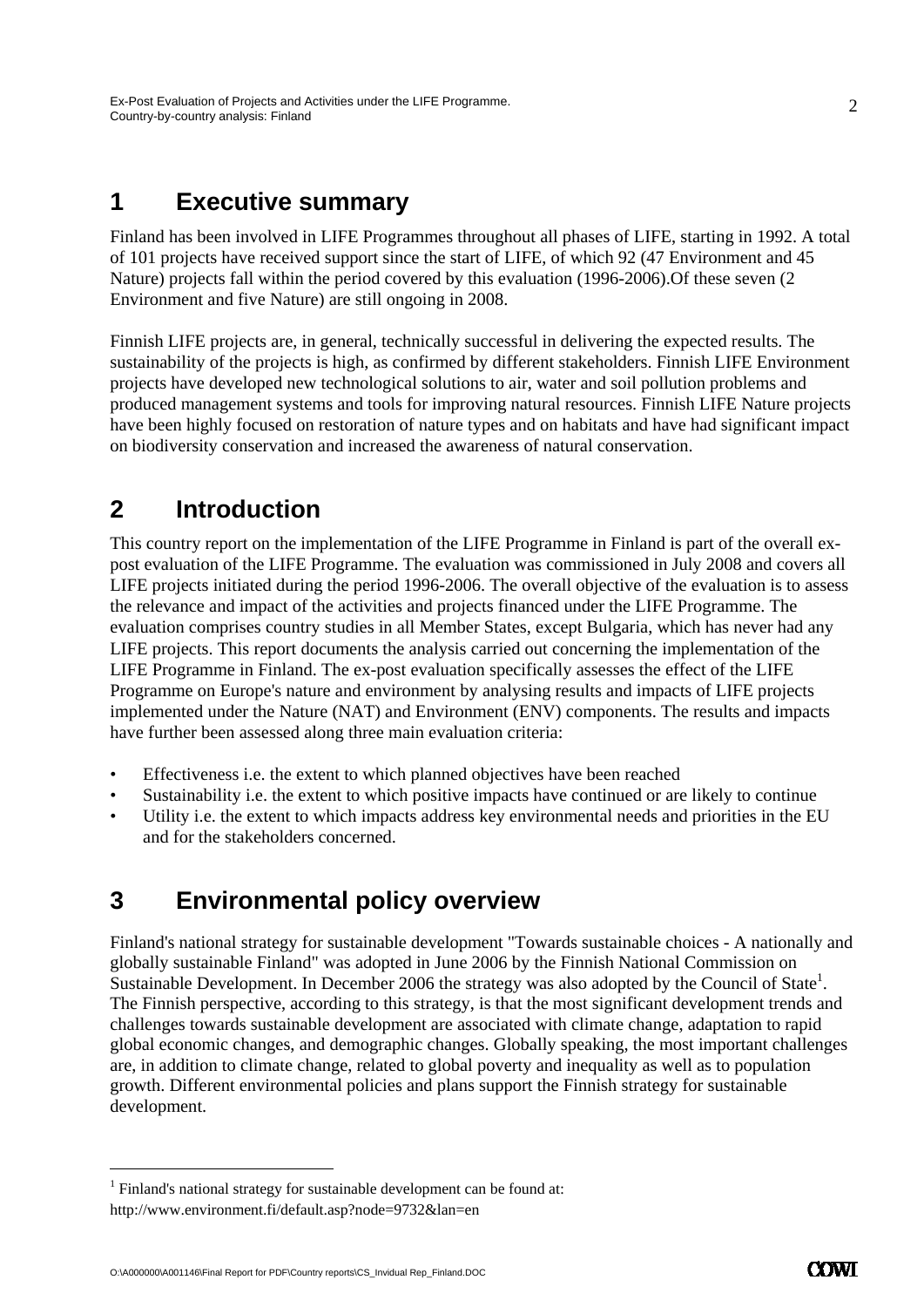The national strategy is complemented by sector, or issue-specific, policies and plans, e.g. for climate change, transport, energy efficiency, waste, etc. The main environmental challenges mentioned in the strategy include: climate change, eco-efficiency, nature and biodiversity, natural resources and waste generation and environmental health. The strategy encompasses four cross-cutting areas of action in a structure which is similar to the 6th  $EAP<sup>2</sup>$ .

### *Box 1 Cross-cutting areas of action in Finland's Sustainable Development Strategy*

In relation to **climate change,** it has been emphasised that Finland is committed to maintaining its greenhouse gas emissions for the period 2008-12 as compared to 1994. Finland's emissions are still 14.5 per cent above the 1990 level but in 2004, they fell by 4.9 per cent, mainly due to  $CO<sub>2</sub>$  reduction from electricity and heat production. Since the Kyoto target will not be reached through domestic actions alone, Finland plans to make use of the Kyoto mechanisms and carbon sinks. Energy and climate policy in Finland is based on the National Climate Strategy, with the most recent version of the Strategy being approved by the Finnish government in 2006. It includes several measures for energy conservation and renewable energy.

Concerning **nature and biodiversity,** the Finnish Action Plan on biodiversity for the period 1997-2005 is being revised. The results of the evaluation are being used in the ongoing finalisation of a new national action plan for 2006-2016. The aim is to stop biodiversity loss by 2010 and to stabilise a positive trend for the years 2010-206. The new programme also aims to develop a strategic response to serious global threats to the Finnish environment.

Regarding **Environment and health,** in June 2006 the Ministry of Environment adopted the Action Plan for the Protection of the Baltic Sea and Inland Watercourses. The aim of the action plan is to reduce eutrophication of the Baltic Sea and to reduce risks of oil and chemical transport. Also in September 2002, the Finnish Government approved a national programme setting maximum annual limits for emissions of sulphur dioxide, nitrogen oxides, ammonia and volatile organic compounds to be complied with from 2010 onwards. The programme contains measures to reduce emissions from energy production, transport, agriculture and industry, and also sets out ways to curb emissions from machinery, leisure boats and the small-scale combustion of wood.

As regards **resources and resource efficiency,** the Ministry of Environment in Finland started a programme entitled "the New Material Technology in infra building" in June 2006. The aim of the programme is to increase the use of renewable materials, and to reduce both the natural resources needed and the amount of waste produced by building work. The national waste plan is being reviewed and it will include waste prevention objectives covering material efficiency, the life span of buildings and municipal waste generation.

## **4 Overview of LIFE projects in Finland**

During the period 1996 to 2006, the LIFE Programme co-financed 92 projects in Finland including 45 Nature projects and 47 Environment projects. A full overview table of the projects is provided in Appendix 1. In Appendices 2 and 3, a number of summary tables are provided for Environment and Nature, respectively. Table 4.1 provides a brief summary.

-

 $2<sup>2</sup>$  6th Community Environment Action Programme (EAP)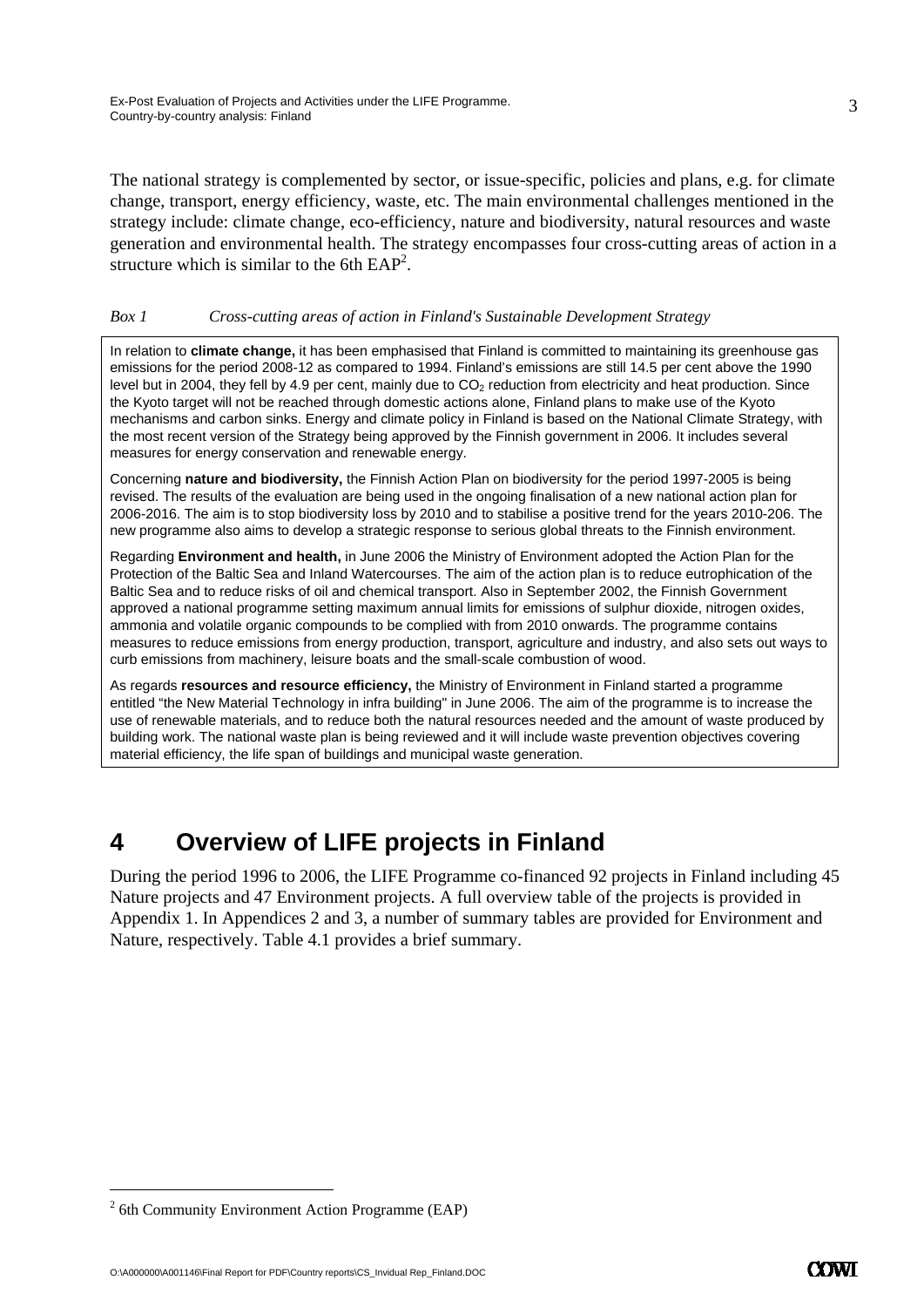|             | Number of<br>projects | Total LIFE con-<br>tribution (million<br>EUR) | Main themes cov-<br>ered <sup>3</sup>                                | Average LIFE con-<br>tribution per project<br>(million EUR) | Average project<br>duration (years) |
|-------------|-----------------------|-----------------------------------------------|----------------------------------------------------------------------|-------------------------------------------------------------|-------------------------------------|
| Environment | 47                    | 23.1                                          | Natural resources and<br>waste, Strategic Ap-<br>proaches (each 26%) | 0.5                                                         | 3.4                                 |
| Nature      | 45                    | 35.6                                          | Habitats (78%)                                                       | 0.8                                                         | 4.2                                 |

*Table 4.1 Overview of LIFE projects 1996-2006 in Finland* 

Source: BUTLER

-

The **LIFE Environment** projects co-financed by the LIFE Programme were mainly technological development projects within various sectors, developing and/or testing new processes, products or technologies to reduce the pressure on the environment. The typical type of beneficiary was public institutes or small and medium-sized enterprises and regional authorities, which accounted for practically all projects.

The **LIFE Nature** projects co-financed by the LIFE Programme during 1996-2006 comprise habitat restoration projects (marine stone reefs; coastal lagoons; salt marshes; river basins lakes; freshwater meadows and marshes; raised bogs; heath/dune lands and dry grasslands). In most cases the status of the habitats themselves was the focus of the projects, but in some projects the restoration was mostly carried out to improve the conservation status of certain species or a group of species. The typical type of beneficiary was regional authority, which accounted for 26 projects in total. In few projects (8) the beneficiary was an NGO-foundation, a park-reserve authority or a university.

## **5 Effects of projects implemented**

### **5.1 Results and impacts for Nature projects**

Finnish **LIFE Nature** projects were highly focused on restoration of nature types and on habitats for species. Without EU co-finance several of the Finnish Nature projects would have been delayed or the actions within acquired and protected areas smaller. Cooperation with authorities of the neighbouring countries which border the conserved areas improved the overall understanding and management of the problems connected to habitat restoration. Many projects had a high impact regarding indicators such as habitats restored, improved conservation status of habitat types or species, invasive species controlled, improved land management, land acquisition, land use agreements etc. One important effect was the increase in awareness of Natura 2000 areas and environmental protection in general. The projects also enabled the acquisition of larger areas for restoration and redefinition as conservation areas. Several areas of more than 1000 ha were acquired and, roughly estimated, more than half of the NATURA 2000 areas (especially in Northern Finland) were affected by the LIFE Nature projects. It is difficult to distinguish between Birds Directive and Habitats Directive as the impacts and results overlap and are advantageous to the objectives of both Directives.

 $3$  For the purpose of this evaluation, the LIFE projects were categorised according to the thematic structure of the LIFE+ Programme (ref. Regulation EC No. 614/2007, Annex II). The themes included for LIFE Nature: Habitat Directive, Birds Directive and Biodiversity. For LIFE Environment: Climate change, air, water, soil, forests, natural resources and waste, chemicals, urban environment, strategic approaches.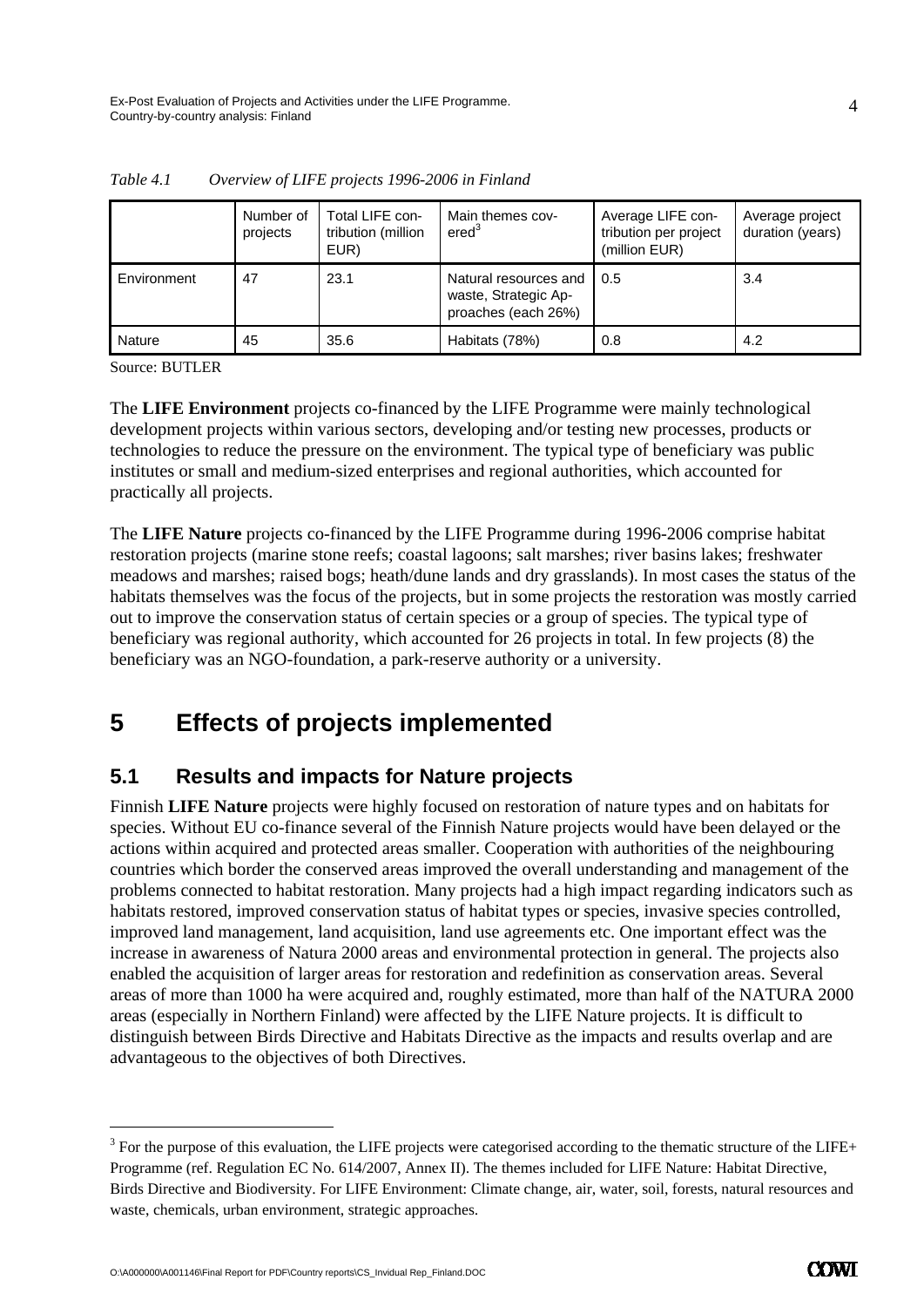Life Nature projects in Finland promoted the managing systems of the beneficiary organisations and increased the cooperation between regional authorities and also all stakeholders within the area that the project was active. This also had effects on other (non-LIFE funded) projects carried out by the same agency. The enhanced focus on priority habitats and species that resulted from being involved in LIFE projects has also affected the general priorities of the agency by helping to create overall plans and enable the management of larger areas. The positive change in public opinion regarding the necessity for both restored areas and environmental protection can also be attributed to the LIFE Nature projects.

### **5.2 Results and impacts for Environment projects**

Many of the Finnish **LIFE Environment** projects have aimed at developing new technological solutions to air, water and soil pollution problems of a relatively specific nature, or towards producing management systems or tools for (amongst other things) improving natural resources, waste management and environmental health and to document the technical feasibility of the solutions. Some projects have delivered solutions which have had wider international utility. <sup>4</sup> However, many projects have been found to succeed in technical terms and have long-term national impacts. The majority of the projects did not have international cooperation which might account for the fact that their findings have only been applied nationally. On the other hand, the LIFE Environment projects have promoted and increased the awareness of the thematic strategies of the  $6<sup>th</sup>$  EAP within the regional authorities and different stakeholders in Finland.

A number of water theme projects have focused on the development of management systems or schemes for the protection of surface water, groundwater or river basins as such; and a number of the "strategic approaches" projects have also aimed to develop and implement management systems. Most of the systems and networks created appear to be viable even after project termination and especially increased the cooperation between different stakeholders on water protection.

# **6 The effectiveness of projects**

Effectiveness can be assessed at two levels: the project level, which compares achievements with project objectives, and at programme level, which compares achievements with LIFE Programme objectives<sup>5</sup>. The project-level effectiveness of Finnish LIFE projects is assessed as high. All projects with few exceptions have been 100 per cent effective and the targets have been met, with only few exceptions to the contrary. This assessment has been confirmed by the interviews with national coordinators. The thematic rather than site-specific approach of many of the nature projects has ensured high effectiveness. In general, the intended results were achieved and very often exceeded expectations, as the media work in many cases resulted in better outcomes than was anticipated.

In relation to programme level effectiveness, the LIFE Nature projects had a very important role in demonstrating both the actual and correct application of the habitats and birds directives in practise by

-

<sup>&</sup>lt;sup>4</sup> E. g. the "ECO-Efficient Mass Event EMS manual" project, where an ECO-Efficient Major Event Manual, (EEMEM) which is a practical guide for event management from preparation to the analysis of results, was produced. The project also had a considerable impact nationally by raising awareness that all major events require an environmental program. The International Athletics Association took the environmental program into consideration regarding its actions and also started cooperation with UNEP..

<sup>&</sup>lt;sup>5</sup> Specific objective for: LIFE Nature: To contribute to the implementation of Council Directive 79/409/EEC (Birds Directive) and Council Directive 92/43/EEC (Habitats Directive); LIFE Environment: To contribute to the development of innovative and integrated techniques and methods and to the further development of Community environmental policy.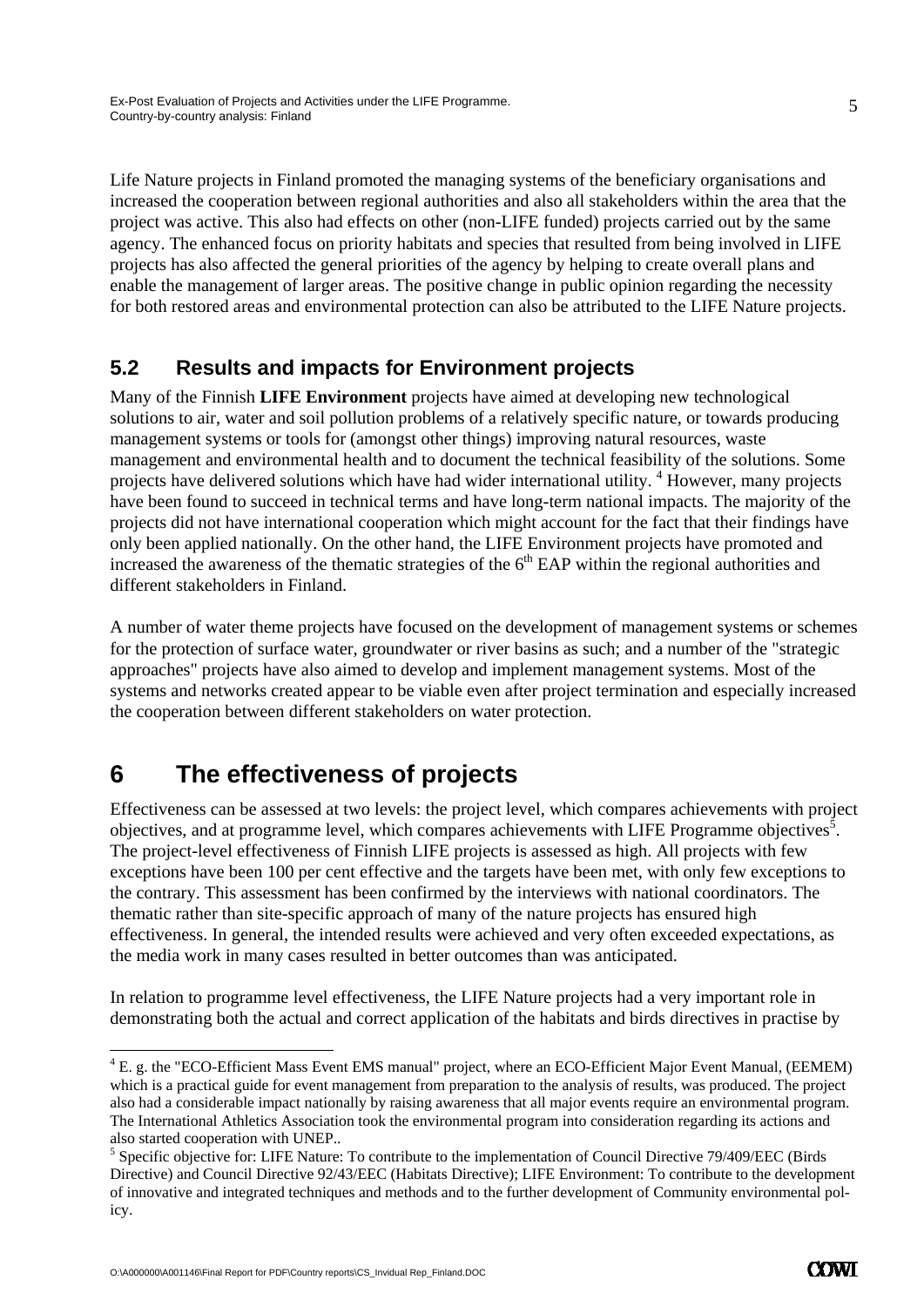providing practical examples. LIFE Nature projects acted as good examples of other EU (e.g. Structural fund) and national projects, and in some cases could be linked with more expensive infrastructure projects. For LIFE Environment projects, programme-level effectiveness is assessed as medium to high. The projects have certainly contributed to innovative and integrated techniques. However, the extent to which their results have been disseminated to a wider EU audience, and the extent to which the techniques were applicable and technically and economically viable in the EU at large, is more questionable.

# **7 The sustainability of projects**

Whilst sustainability depends on the character of each particular project, project results have generally been sustainable and many procedures have also been used in later phases. The varied nature of Nature and Environment differs in such a way that the Nature projects can already be considered more sustainable, whereas the technical solutions developed for example in Environment projects cannot always be used in a general manner as individual processes may need to be developed within a particular project. On the other hand, the Nature projects create and acquire areas and natural habitats, which are conserved over long periods.

Within the group of LIFE Environment projects, there are many projects which have produced sustainable solutions for the protection of water courses. Many projects have also produced tools and solutions for managing environmental issues, which have advanced the progress of sustainable development in the environment. The EU's demand to achieve long term benefits after the termination of individual projects has already created beneficiaries to ensure future sustainability during the project planning phase. There are also examples of projects/techniques, which have proved to be technically or economically unviable and thus not sustainable. However, in Finland this only accounts for a few cases.

The sustainability of LIFE Nature projects in Finland is high, that is all projects can be considered sustainable with only a few exceptions. All LIFE Nature projects were led by a public body and most dealt with public land, which provided important mechanisms for ensuring the long-term sustainability of the projects. Anticipated requirements to management actions have been incorporated into the regional authorities' management plans for the areas, thereby ensuring high sustainability. Experience has shown that important factors for the sustainability of such projects are good management plans, early dissemination of information to the stakeholders and follow-up plans for projected targets. A means should also be created for municipalities taking over the projects to continue the work effectively. The mandatory management plans for the Natura 2000 areas should, however, safeguard the sustainability of the majority of the results.

# **8 The utility of projects**

Finnish LIFE projects have addressed many of the goals and aims set forth in the 6th EAP. Links to EU environmental policies were ensured through observing application guidelines. Initially, most projects contributed to 'national level' issues and the 'EU level' followed thereafter. This means that the results have been implemented firstly at national level, thus supporting the national Natura 2000 programme or technical solutions developed within an Environment project. In some cases, the solutions were, subsequently, implemented in other EU countries.

On a national level, the utility of LIFE Environment projects can be considered high. Looking at the European level, the utility can be considered medium. The reason for the lower category based on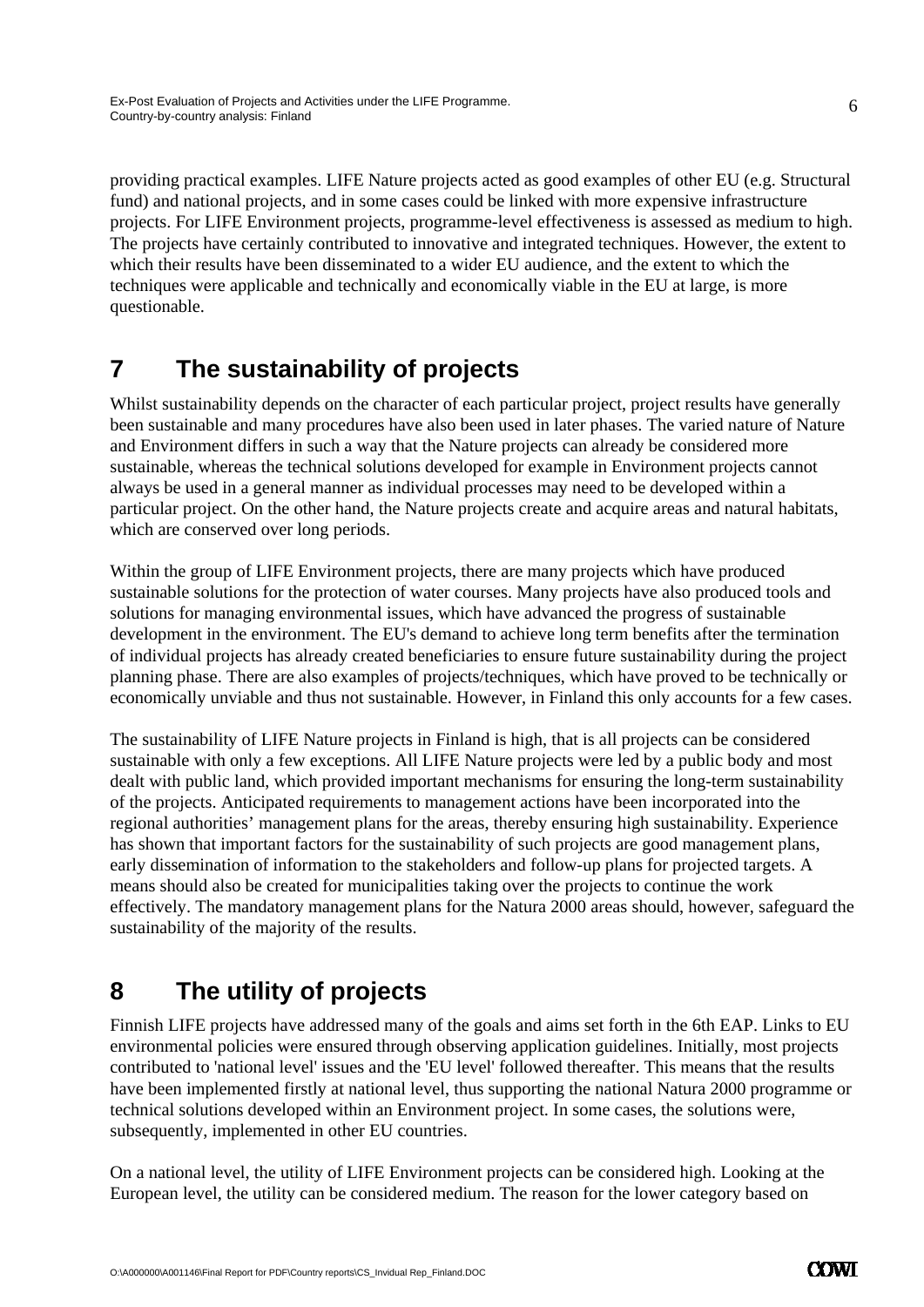European levels is that many of the projects were national without international cooperation and, as such, the results have not had international exposure. Some projects may have contributed to the EU level more than reported, as many projects have not documented consequences in relation to the EU nor has there been a follow-up on the implementation of solutions or results. LIFE Environment projects have had positive impacts on water courses and natural resources and waste in Finland as well as developing new technologies for environmental protection and environmental awareness. The programme makes a specific difference in terms of enabling new methodologies and resource management. Because of LIFE, environment projects have been larger and more comprehensive than would have been possible without LIFE funding.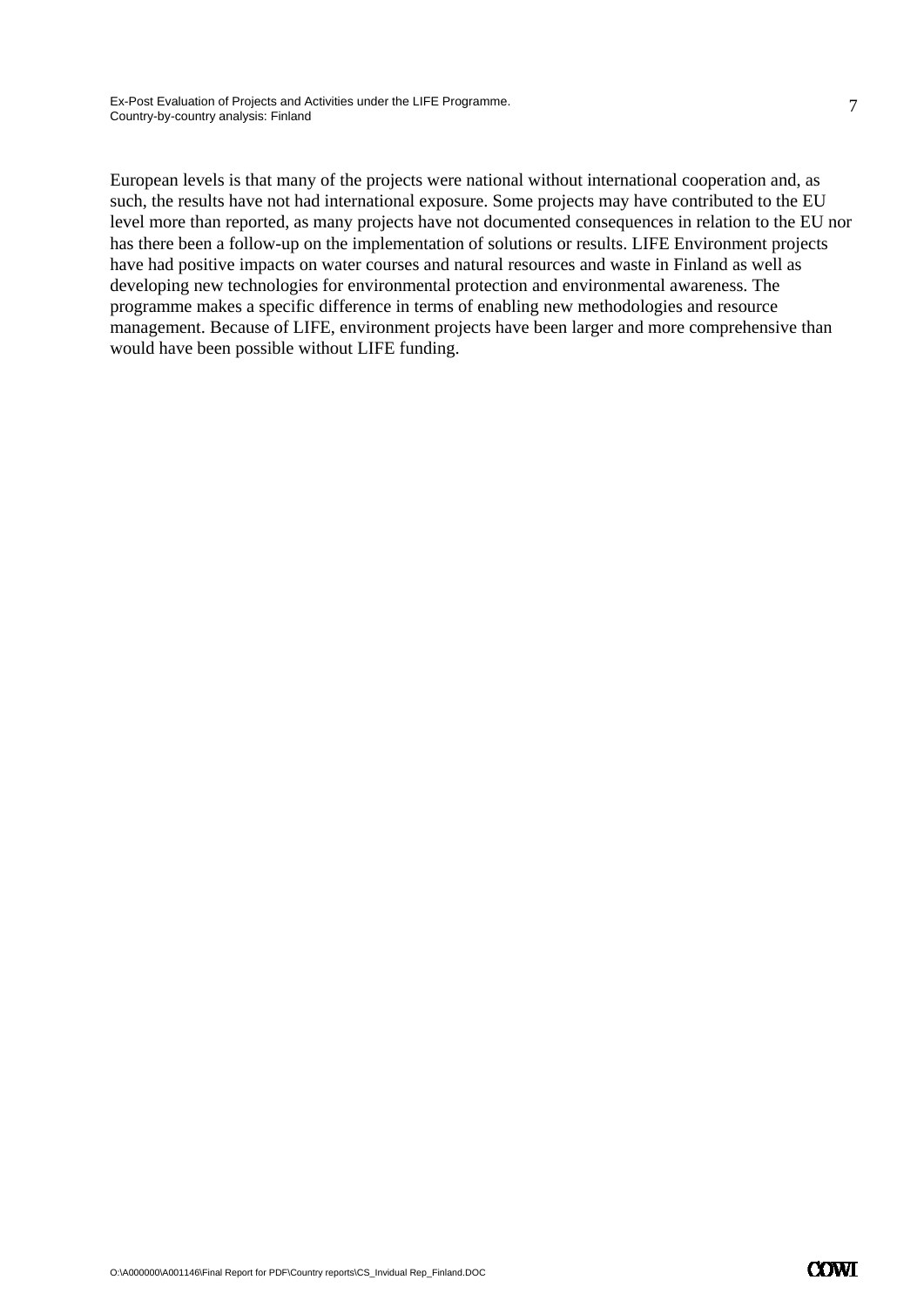# **Appendix 1 Comprehensive overview of LIFE Projects in Finland**

In connection with the ex-post evaluation, data was extracted from the BUTLER database of the LIFE Unit. Table 1 and Table 2 below provide an overview of the information available on each project as well as the LIFE+ theme attached by the evaluation team to the project. The budget figures for LIFE co-financing do not necessarily correspond to the actual payments made.

| Id.                      | <b>Title</b>                                                                                                                                                                                         | <b>LIFE</b><br>generation | <b>Funding</b><br>year | <b>Start</b><br>year | End<br>year | <b>Total</b><br>budget<br>(EUR) | LIFE co-<br>financing<br>budget<br>(EUR) | <b>Beneficiary</b><br>type | <b>International</b><br>partners<br>(yes/no) | LIFE+<br>theme                      |
|--------------------------|------------------------------------------------------------------------------------------------------------------------------------------------------------------------------------------------------|---------------------------|------------------------|----------------------|-------------|---------------------------------|------------------------------------------|----------------------------|----------------------------------------------|-------------------------------------|
| LIFE96<br>ENV/FIN/000049 | Turning industrial and communal<br>wet biological wastes into heat                                                                                                                                   | LIFE II                   | 1996                   | 1997                 | 2000        | 575,662                         | 160,726                                  | <b>SME</b>                 | <b>No</b>                                    | Natural re-<br>sources and<br>waste |
| LIFE96<br>ENV/FIN/000063 | Management System for Prevent-<br>ing Acidification due to Land Use<br>in Acid Sulphate Soil Areas:<br>Demonstration Project in the Les-<br>tijoki River Catchment                                   | LIFE II                   | 1996                   | 1996                 | 1999        | 416,422                         | 182,914                                  | Regional au-<br>thority    | No                                           | Water                               |
| LIFE96<br>ENV/FIN/000068 | Lake Pyhäjärvi Restoration Pro-<br>ject - Tool Development                                                                                                                                           | LIFE II                   | 1996                   | 1996                 | 2001        | 1,380,093                       | 629,101                                  | Regional au-<br>thority    | No                                           | Water                               |
| LIFE96<br>ENV/FIN/000071 | Planning of Coastal Areas at the<br>Gulf of Finland                                                                                                                                                  | LIFE II                   | 1996                   | 1996                 | 1999        | 589,932                         | 286,290                                  | Regional au-<br>thority    | No                                           | Soil                                |
| LIFE96<br>ENV/FIN/000074 | Regional Glass Waste Recovery<br>and Recycling Organized as a<br>Pilot Project in the Helsinki Uni-<br>versity Central Hospital and Two<br>Hospital Districts in the Province<br>of Uusimaa, Finland | LIFE II                   | 1996                   | 1996                 | 1998        | 156,158                         | 78,079                                   | Public enter-<br>prise     | No                                           | Natural re-<br>sources and<br>waste |
| LIFE96<br>ENV/FIN/000077 | Sustainable Development in Ag-<br>riculture; Indicators and Demon-<br>strations; Administrative Pro-<br>grammes                                                                                      | LIFE II                   | 1996                   | 1997                 | 2000        | 1,629,946                       | 664,714                                  | Research insti-<br>tutions | <b>No</b>                                    | Soil                                |

| Table 2 | Overview of LIFE Environment Projects in Finland |  |  |
|---------|--------------------------------------------------|--|--|
|         |                                                  |  |  |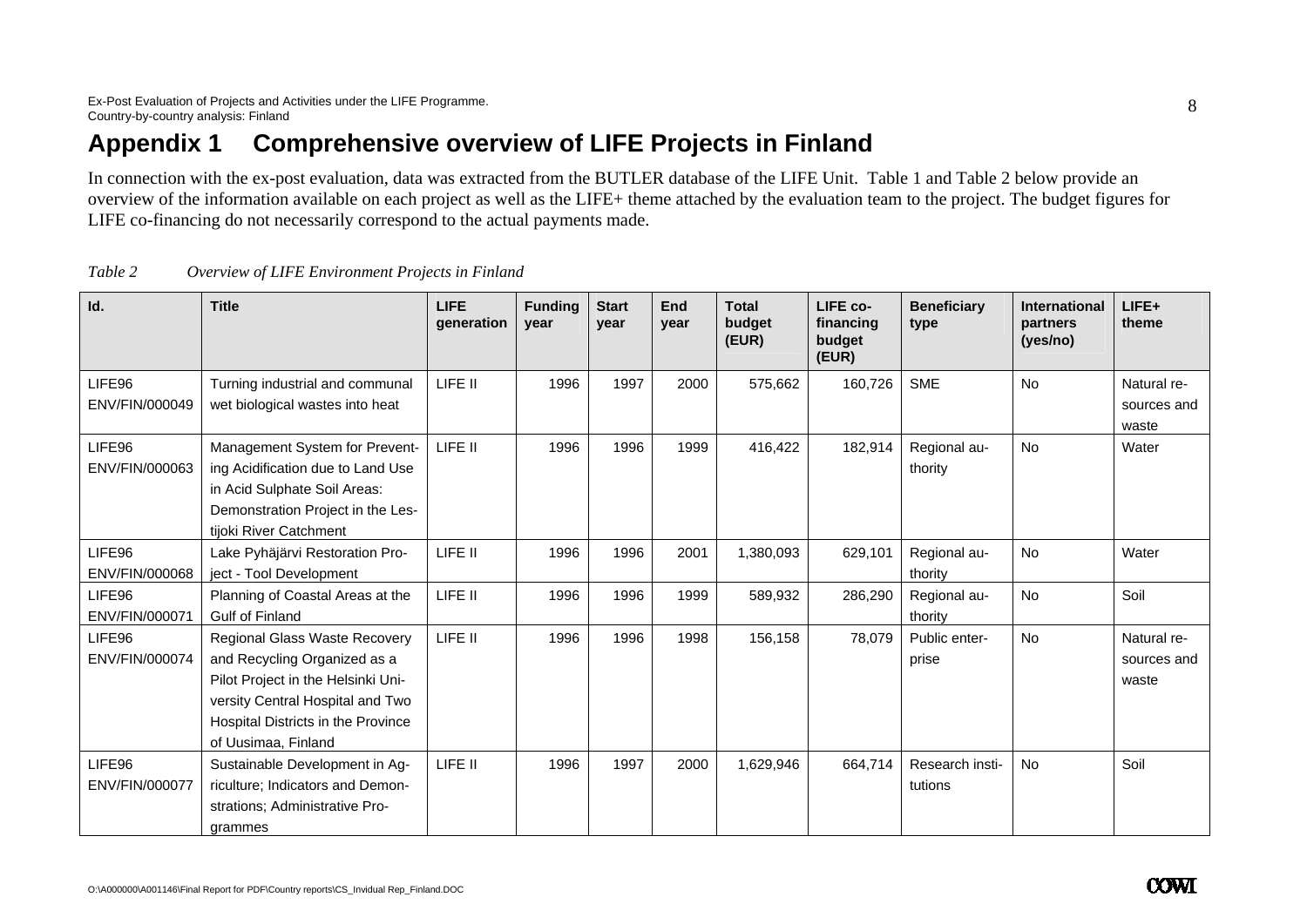| Id.                      | <b>Title</b>                                                                                                                                             | <b>LIFE</b><br>qeneration | <b>Funding</b><br>year | <b>Start</b><br>year | End<br>year | <b>Total</b><br>budget<br>(EUR) | LIFE co-<br>financing<br>budget<br>(EUR) | <b>Beneficiary</b><br>type  | <b>International</b><br>partners<br>(yes/no) | LIFE+<br>theme                      |
|--------------------------|----------------------------------------------------------------------------------------------------------------------------------------------------------|---------------------------|------------------------|----------------------|-------------|---------------------------------|------------------------------------------|-----------------------------|----------------------------------------------|-------------------------------------|
| LIFE97<br>ENV/FIN/000326 | Controlled closing of landfills with<br>after-treatment using waste mate-<br>rials from energy production and<br>industries; development of a<br>method. | LIFE II                   | 1997                   | 1997                 | 1999        | 932,216                         | 249,834                                  | Public enter-<br>prise      | <b>No</b>                                    | Natural re-<br>sources and<br>waste |
| LIFE97<br>ENV/FIN/000328 | Regional remediation processing<br>centre for contaminated soils.                                                                                        | LIFE II                   | 1997                   | 1997                 | 2000        | 3,125,659                       | 588,930                                  | International<br>enterprise | No                                           | Soil                                |
| LIFE97<br>ENV/FIN/000331 | Sustainable development through<br>cooperative planning.                                                                                                 | LIFE II                   | 1997                   | 1997                 | 2000        | 501,312                         | 233,283                                  | Local authority             | No                                           | Urban envi-<br>ronment              |
| LIFE97<br>ENV/FIN/000335 | Management of the Runoff Wa-<br>ters from Arable Land.                                                                                                   | LIFE II                   | 1997                   | 1997                 | 2001        | 708,832                         | 348,484                                  | Research insti-<br>tutions  | <b>No</b>                                    | Water                               |
| LIFE97<br>ENV/FIN/000336 | Coupling of CORINAIR data to<br>cost-effective emission reduction<br>strategies based on critical<br>thresholds.                                         | LIFE II                   | 1997                   | 1997                 | 2000        | 924,235                         | 452,823                                  | Research insti-<br>tutions  | <b>No</b>                                    | Air                                 |
| LIFE98<br>ENV/FIN/000566 | Disposal management system for<br>utilization of industrial<br>phosphogypsum and fly ash                                                                 | LIFE II                   | 1998                   | 1998                 | 2002        | 926,615                         | 412,052                                  | <b>SME</b>                  | <b>No</b>                                    | Natural re-<br>sources and<br>waste |
| LIFE98<br>ENV/FIN/000573 | A cost-effective decision support<br>system for management of boreal<br>river basins                                                                     | LIFE II                   | 1998                   | 1998                 | 2001        | 853,709                         | 411,995                                  | Regional au-<br>thority     | <b>No</b>                                    | Water                               |
| LIFE98<br>ENV/FIN/000574 | Recycled-based treatment sys-<br>tem for organic waste and<br>wastewater                                                                                 | LIFE II                   | 1998                   | 1998                 | 2003        | 399,730                         | 164,423                                  | Local authority             | <b>No</b>                                    | Water                               |
| LIFE98<br>ENV/FIN/000577 | <b>Reclamation of Plastic Waste</b><br>generated in Hospitals                                                                                            | LIFE II                   | 1998                   | 1998                 | 2001        | 333,915                         | 150,262                                  | Public enter-<br>prise      | <b>No</b>                                    | Natural re-<br>sources and<br>waste |
| LIFE98<br>ENV/FIN/000579 | Environmental protection in agri-<br>culture and local Agenda 21 ap-<br>plied to the river Vantaa Area                                                   | LIFE II                   | 1998                   | 1998                 | 2002        | 540,108                         | 267,717                                  | Regional au-<br>thority     | No                                           | Urban envi-<br>ronment              |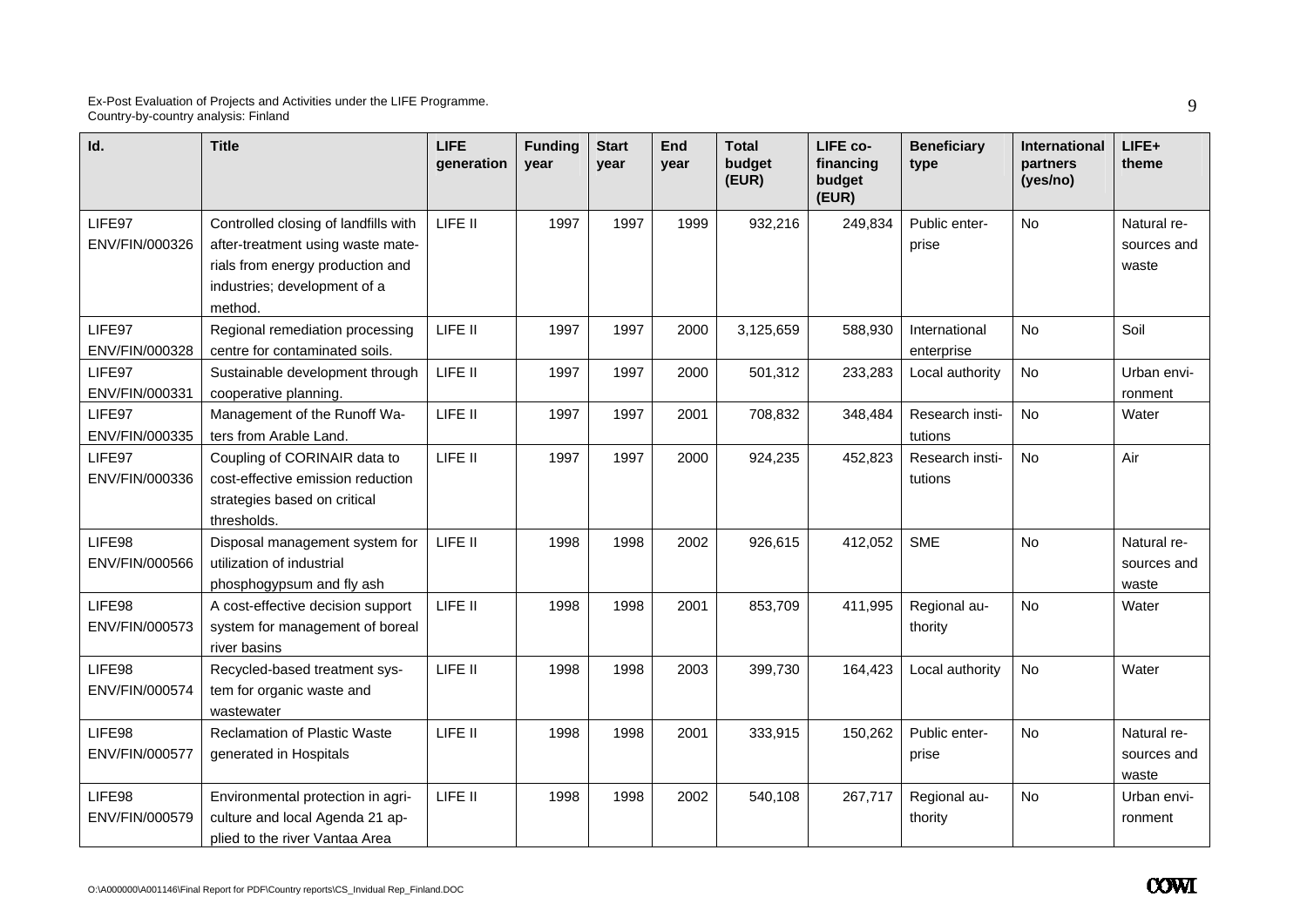| Id.                      | <b>Title</b>                                                                                                                                                                 | <b>LIFE</b><br>generation | <b>Funding</b><br>year | <b>Start</b><br>year | <b>End</b><br>year | <b>Total</b><br>budget<br>(EUR) | LIFE co-<br>financing<br>budget<br>(EUR) | <b>Beneficiary</b><br>type | <b>International</b><br>partners<br>(yes/no) | LIFE+<br>theme                      |
|--------------------------|------------------------------------------------------------------------------------------------------------------------------------------------------------------------------|---------------------------|------------------------|----------------------|--------------------|---------------------------------|------------------------------------------|----------------------------|----------------------------------------------|-------------------------------------|
| LIFE99<br>ENV/FIN/000213 | Integration of environmental pri-<br>orities with agricultural policies in<br>order to minimise the nutrient<br>load on inland waters and the<br>Baltic Sea (LIFE FOR LAKES) | LIFE II                   | 1999                   | 1999                 | 2002               | 1,049,694                       | 518,120                                  | National au-<br>thority    | <b>No</b>                                    | Water                               |
| LIFE99<br>ENV/FIN/000216 | Vital Vaasa-Pilot framework and<br>action programme for revitalisa-<br>tion of the water cycle in an urban<br>landscape structure.                                           | LIFE II                   | 1999                   | 1999                 | 2002               | 776,692                         | 381,871                                  | Local authority            | No                                           | Urban envi-<br>ronment              |
| LIFE99<br>ENV/FIN/000219 | Waste Prevention Advisory Pro-<br>ject                                                                                                                                       | LIFE II                   | 1999                   | 1999                 | 2002               | 293,152                         | 146,576                                  | Research insti-<br>tutions | No                                           | Natural re-<br>sources and<br>waste |
| LIFE99<br>ENV/FIN/000221 | A New Integrated Management<br>System for the Restoration of<br><b>Eutrophied Boreal Lakes</b><br>A demonstration project in the<br>Lake Lappajärvi catchment                | LIFE II                   | 1999                   | 1999                 | 2003               | 1,306,820                       | 601,272                                  | Regional au-<br>thority    | <b>No</b>                                    | Water                               |
| LIFE99<br>ENV/FIN/000222 | Construction waste recycle sys-<br>tem                                                                                                                                       | LIFE II                   | 1999                   | 1999                 | 2003               | 1,619,835                       | 347,100                                  | <b>SME</b>                 | <b>No</b>                                    | Natural re-<br>sources and<br>waste |
| LIFE99<br>ENV/FIN/000224 | Internet-based GIS System for<br>Environmental Risk Management<br>of Hazardous and Oil Material<br>Transportation : A Pilot Case in<br>Central Region Finland.               | LIFE II                   | 1999                   | 1999                 | 2001               | 558,384                         | 269,101                                  | <b>SME</b>                 | <b>No</b>                                    | Chemicals                           |
| LIFE00<br>ENV/FIN/000646 | Integrated Management System<br>for the Bothnian Bay                                                                                                                         | LIFE II                   | 2000                   | 2001                 | 2005               | 1,049,120                       | 520,000                                  | Regional au-<br>thority    | Yes                                          | Water                               |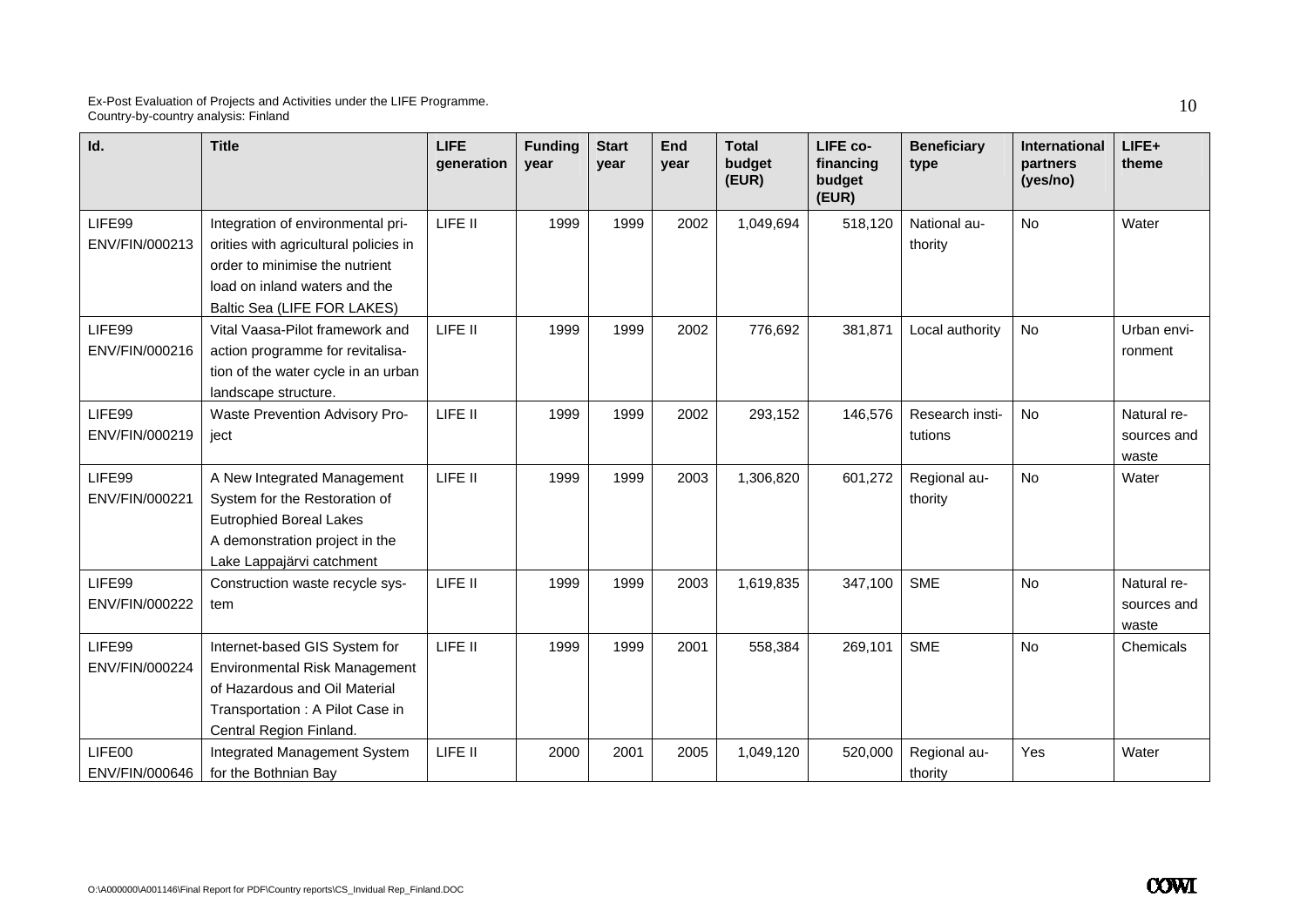| Id.                      | <b>Title</b>                                                                                                                                                          | <b>LIFE</b><br>generation | <b>Funding</b><br>year | <b>Start</b><br>vear | End<br>year | <b>Total</b><br>budget<br>(EUR) | LIFE co-<br>financing<br>budget<br>(EUR) | <b>Beneficiary</b><br>type | <b>International</b><br>partners<br>(yes/no) | LIFE+<br>theme          |
|--------------------------|-----------------------------------------------------------------------------------------------------------------------------------------------------------------------|---------------------------|------------------------|----------------------|-------------|---------------------------------|------------------------------------------|----------------------------|----------------------------------------------|-------------------------|
| LIFE00<br>ENV/FIN/000649 | Role of the littoral area as a part<br>of an optimal model for environ-<br>mental monitoring and the in-<br>volvement of the local people                             | LIFE II                   | 2000                   | 2001                 | 2004        | 898,002                         | 443,509                                  | Regional au-<br>thority    | No                                           | Water                   |
| LIFE00<br>ENV/FIN/000656 | Eco-design and marketing model<br>for rural products and services                                                                                                     | LIFE II                   | 2000                   | 2001                 | 2004        | 461,737                         | 228,747                                  | Development<br>agency      | No                                           | Strategic<br>Approaches |
| LIFE00<br>ENV/FIN/000666 | Coastal management strategy for<br>Southwest Finland                                                                                                                  | LIFE II                   | 2000                   | 2001                 | 2005        | 660,905                         | 324,905                                  | Development<br>agency      | Yes                                          | Soil                    |
| LIFE00<br>ENV/FIN/000668 | Integrated river basin manage-<br>ment - a network for optimized<br>water management, rehabilitation<br>and protection of aquatic ecosys-<br>tems in Karjaanjoki area | LIFE II                   | 2000                   | 2001                 | 2005        | 2,298,183                       | 1,062,503                                | Development<br>agency      | <b>No</b>                                    | Water                   |
| LIFE02<br>ENV/FIN/000319 | Operation model of environ-<br>mental management in Salo re-<br>gion                                                                                                  | LIFE III                  | 2002                   | 2002                 | 2005        | 480,600                         | 229,050                                  | Local authority            | No                                           | Strategic<br>Approaches |
| LIFE02<br>ENV/FIN/000320 | Creation of the environmental<br>evaluation system for educational<br>establishments                                                                                  | LIFE III                  | 2002                   | 2001                 | 2005        | 1,071,656                       | 534,891                                  | Training centre            | No                                           | Strategic<br>Approaches |
| LIFE02<br>ENV/FIN/000321 | $\mathbf 0$                                                                                                                                                           | LIFE III                  | 2002                   | 2002                 | 2004        | 1,119,674                       | 558,462                                  | University                 | No                                           | Strategic<br>Approaches |
| LIFE02<br>ENV/FIN/000322 | Integrated management of rural-<br>based environmental education -<br>relations of environment, food<br>chain and sustainable develop-<br>ment                        | LIFE III                  | 2002                   | 2002                 | 2006        | 1,142,092                       | 562,001                                  | <b>SME</b>                 | No                                           | Strategic<br>Approaches |
| LIFE02<br>ENV/FIN/000324 | Ecologically sound tourism in<br>Rokua area                                                                                                                           | LIFE III                  | 2002                   | 2002                 | 2005        | 1,396,996                       | 698,498                                  | Local authority            | No                                           | Strategic<br>Approaches |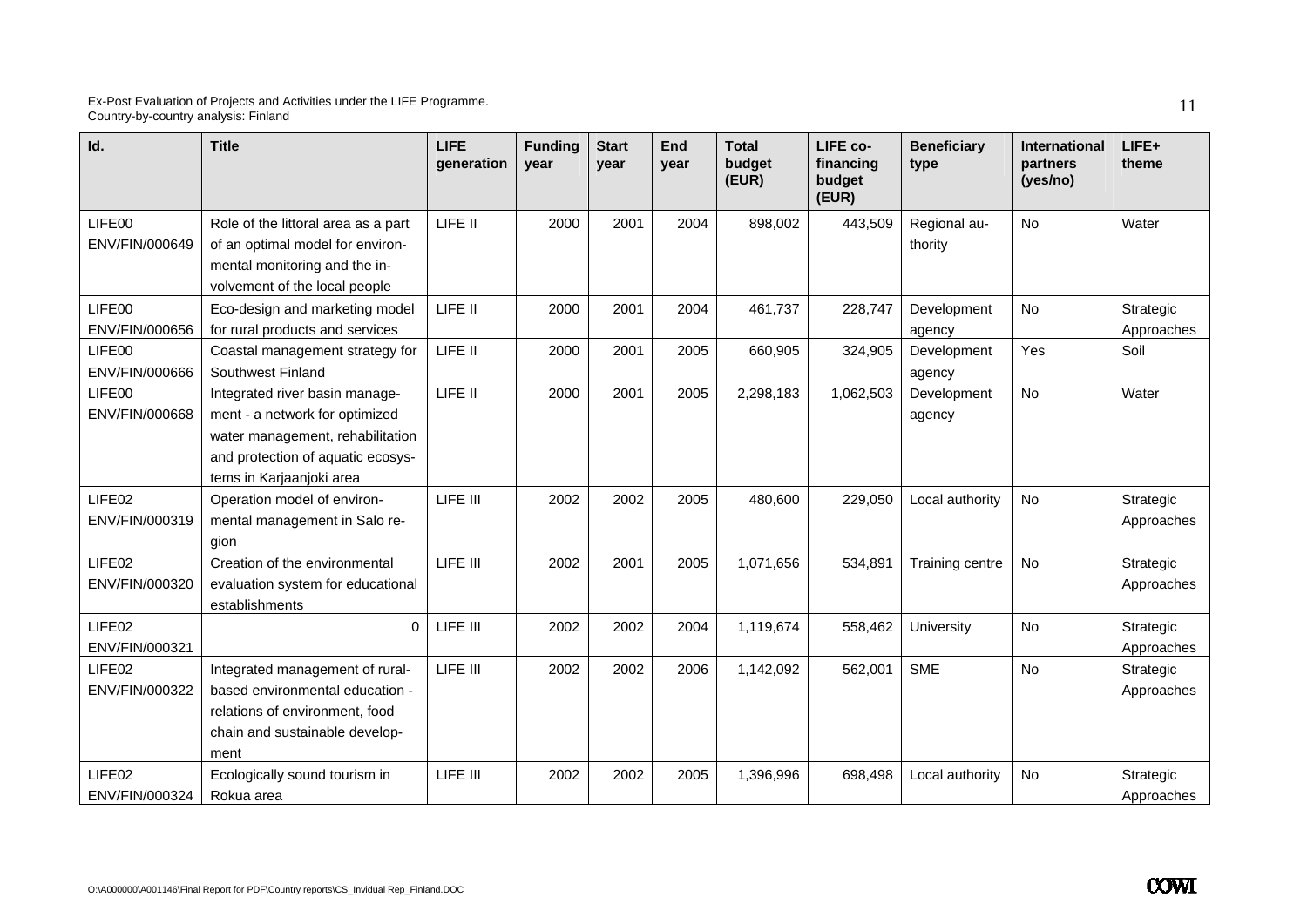| Id.                      | <b>Title</b>                                                                                                                                   | <b>LIFE</b><br>generation | <b>Funding</b><br>year | <b>Start</b><br>year | End<br>vear | <b>Total</b><br>budget<br>(EUR) | LIFE co-<br>financing<br>budget<br>(EUR) | <b>Beneficiary</b><br>type  | <b>International</b><br>partners<br>(yes/no) | LIFE+<br>theme                      |
|--------------------------|------------------------------------------------------------------------------------------------------------------------------------------------|---------------------------|------------------------|----------------------|-------------|---------------------------------|------------------------------------------|-----------------------------|----------------------------------------------|-------------------------------------|
| LIFE02<br>ENV/FIN/000328 | Waste injection into the stone<br>wool melting furnace                                                                                         | LIFE III                  | 2002                   | 2001                 | 2005        | 871,300                         | 194,490                                  | International<br>enterprise | No                                           | Natural re-<br>sources and<br>waste |
| LIFE02<br>ENV/FIN/000329 | Environmentally friendly systems<br>to renovate secondary roads. A<br>demonstration project in Luopio-<br>inen, Finland                        | LIFE III                  | 2002                   | 2001                 | 2005        | 1,253,630                       | 626,815                                  | Public enter-<br>prise      | <b>No</b>                                    | Natural re-<br>sources and<br>waste |
| LIFE02<br>ENV/FIN/000331 | The Eco-Efficiency of Regions -<br>Case Kymenlaakso (ECOREG)                                                                                   | LIFE III                  | 2002                   | 2002                 | 2005        | 681,400                         | 338,000                                  | Research insti-<br>tutions  | No                                           | Strategic<br>Approaches             |
| LIFE03<br>ENV/FIN/000235 | EarthShell                                                                                                                                     | LIFE III                  | 2003                   | 2002                 | 2005        | 14,730,047                      | 2,625,014                                | International<br>enterprise | No                                           | Strategic<br>Approaches             |
| LIFE03<br>ENV/FIN/000237 | Reuse of industrial Waste and<br>Waste to Prevent Eutrophication<br>by a new Environmentally Sus-<br>tainable and Cost effective Ap-<br>proach | LIFE III                  | 2003                   | 2002                 | 2007        | 7,004,999                       | 1,188,592                                | Local authority             | <b>No</b>                                    | Water                               |
| LIFE03<br>ENV/FIN/000250 | Demonstration of the use of<br><b>Monitored Natural Attenuation</b><br>(MNA) as a Remediation Tech-<br>nology                                  | LIFE III                  | 2003                   | 2003                 | 2007        | 638,906                         | 311,040                                  | Research insti-<br>tutions  | No                                           | Soil                                |
| LIFE04<br>ENV/FI/000299  | A performance and marketing<br>model for an ecologically and<br>ethically sustainable equine<br>sports.                                        | LIFE III                  | 2004                   | 2004                 | 2008        | 1,109,767                       | 548,848                                  | Development<br>agency       | No                                           | Strategic<br>Approaches             |
| LIFE04<br>ENV/FI/000300  | Risk assessment and risk man-<br>agement procedure for arsenic in<br>the Tampere region                                                        | LIFE III                  | 2004                   | 2004                 | 2008        | 1,594,000                       | 797,000                                  | Public enter-<br>prise      | <b>No</b>                                    | Chemicals                           |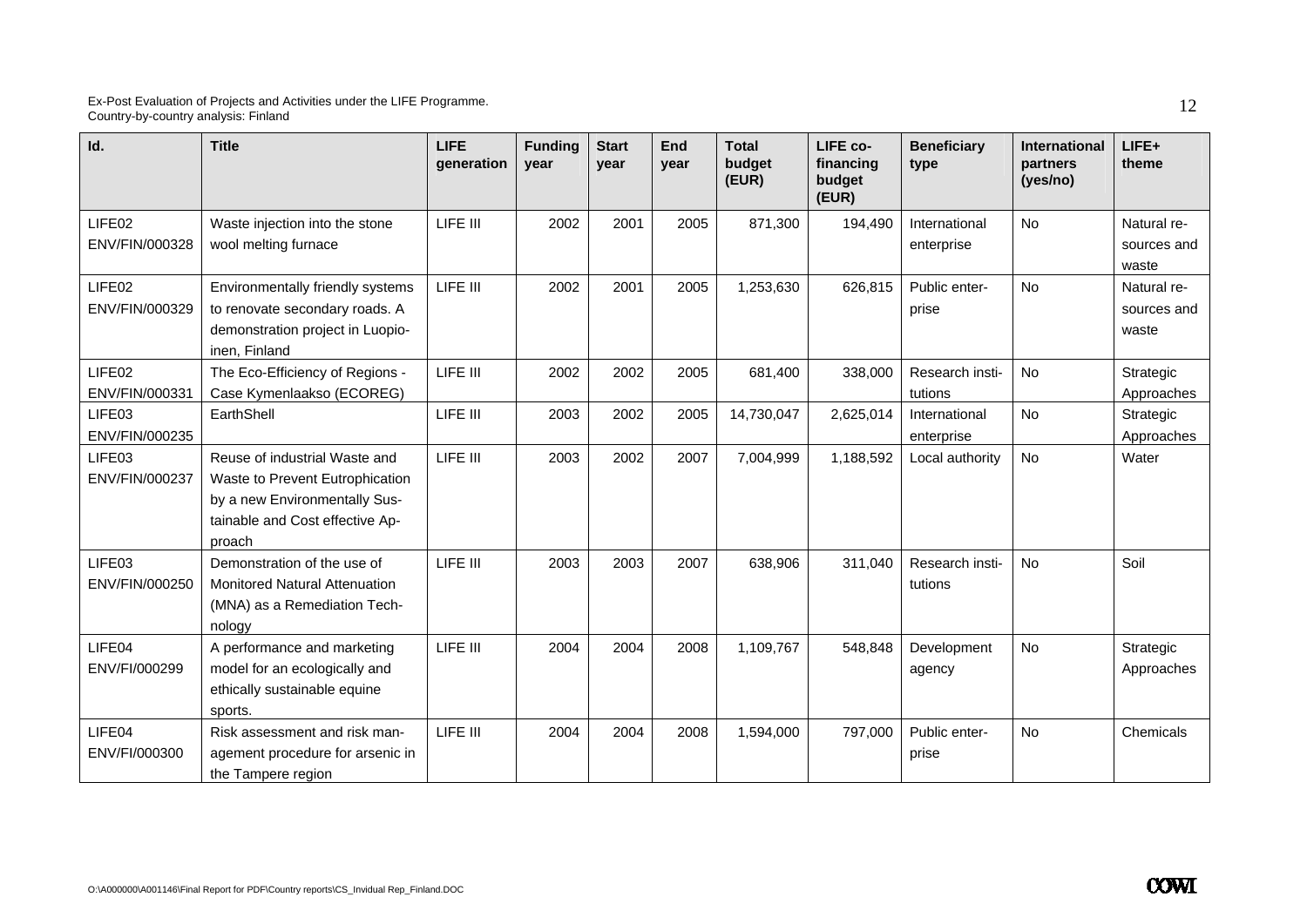| Id.                      | <b>Title</b>                                                                                                                                                         | <b>LIFE</b><br>generation | <b>Funding</b><br>year | <b>Start</b><br>vear | End<br>year | <b>Total</b><br>budget<br>(EUR) | LIFE co-<br>financing<br>budget<br>(EUR) | <b>Beneficiary</b><br>type | <b>International</b><br>partners<br>(yes/no) | LIFE+<br>theme                      |
|--------------------------|----------------------------------------------------------------------------------------------------------------------------------------------------------------------|---------------------------|------------------------|----------------------|-------------|---------------------------------|------------------------------------------|----------------------------|----------------------------------------------|-------------------------------------|
| LIFE04<br>ENV/FI/000304  | Integration of spatial environ-<br>mental information across differ-<br>ent themes, scales, resolutions<br>and uses : added value of facili-<br>tating mechanisms    | LIFE III                  | 2004                   | 2004                 | 2007        | 1,117,826                       | 550,413                                  | University                 | No                                           | Strategic<br>Approaches             |
| LIFE04<br>ENV/FI/000308  | Tourist Destinations as Land-<br>scape Laboratories - Tools for<br>Sustainable Tourism                                                                               | LIFE III                  | 2004                   | 2004                 | 2007        | 1,801,180                       | 896,900                                  | Public enter-<br>prise     | No                                           | Strategic<br>Approaches             |
| LIFE04<br>ENV/FI/000309  | Eco-Efficient Mass Event EMS<br>manual                                                                                                                               | LIFE III                  | 2004                   | 2004                 | 2006        | 419.040                         | 204,866                                  | University                 | No                                           | Strategic<br>Approaches             |
| LIFE05<br>ENV/FIN/000530 | Care4Nature                                                                                                                                                          | LIFE III<br>Extension     | 2005                   | 2005                 | 2008        | 831,377                         | 373,751                                  | NGO-<br>Foundation         | No                                           | Natural re-<br>sources and<br>waste |
| LIFE05<br>ENV/FIN/000539 | Waste Prevention Kit for enter-<br>prises, education and households                                                                                                  | LIFE III<br>Extension     | 2005                   | 2005                 | 2008        | 1,078,035                       | 539,017                                  | Local authority            | No                                           | Natural re-<br>sources and<br>waste |
| LIFE06<br>ENV/FIN/000195 | <b>Controlled Treatment of TBT-</b><br><b>Contaminated Dredged Sedi-</b><br>ments for the Beneficial Use in<br>Infrastructure Applications Case:<br>Aurajoki - Turku | LIFE III<br>Extension     | 2006                   | 2006                 | 2009        | 3,721,425                       | 974,228                                  | <b>SME</b>                 | No                                           | Natural re-<br>sources and<br>waste |
| LIFE06<br>ENV/FIN/000201 | Control of VOC emissions from<br>mechanical pulping beyond BAT                                                                                                       | LIFE III<br>Extension     | 2006                   | 2006                 | 2010        | 579,370                         | 286,335                                  | <b>SME</b>                 | <b>No</b>                                    | Air                                 |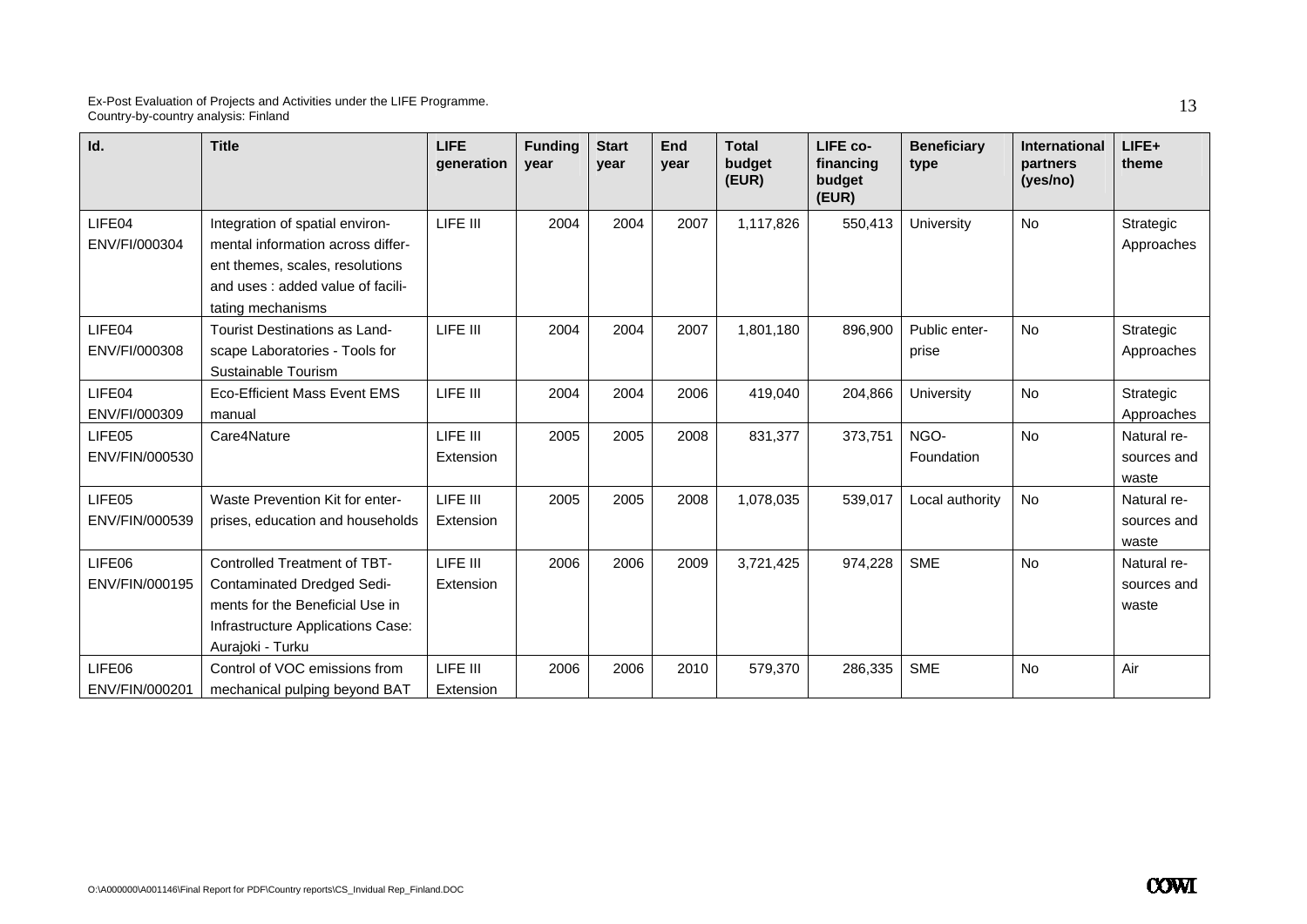*Table 3 Overview of LIFE Nature Projects in Finland* 

| Id.                   | <b>Title</b>                                                                                           | <b>LIFE</b><br>generation | <b>Funding</b><br>vear | <b>Start</b><br>year | End<br>year | <b>Total</b><br>budget<br>(EUR) | LIFE co-<br>financing<br>(EUR) | <b>Beneficiary</b><br>type    | <b>International</b><br>partners<br>(yes/no) | <b>Directive</b><br>(Birds,<br>Habitats) or<br>biodiversity |
|-----------------------|--------------------------------------------------------------------------------------------------------|---------------------------|------------------------|----------------------|-------------|---------------------------------|--------------------------------|-------------------------------|----------------------------------------------|-------------------------------------------------------------|
| LIFE96 NAT/FIN/003023 | Rahja archipelago                                                                                      | LIFE II                   | 1996                   | 1996                 | 2002        | 1,948,881                       | 974,440                        | Regional<br>authority         | <b>No</b>                                    | <b>Habitats</b>                                             |
| LIFE96 NAT/FIN/003025 | Restoration of active raised<br>bogs, aapamires and bog<br>woodland in Natura 2000<br>sites            | LIFE II                   | 1996                   | 1996                 | 2000        | 817,467                         | 408,733                        | Park-<br>Reserve<br>authority | <b>No</b>                                    | <b>Habitats</b>                                             |
| LIFE96 NAT/FIN/003026 | Protection of old-growth<br>forests in Kuusamo area                                                    | LIFE II                   | 1996                   | 1997                 | 1999        | 4,348,227                       | 2,174,113                      | Regional<br>authority         | <b>No</b>                                    | <b>Habitats</b>                                             |
| LIFE96 NAT/FIN/003027 | Restoration of grasslands<br>and pastures in Archipel-<br>ago National Park and Bio-<br>sphere Reserve | LIFE II                   | 1996                   | 1997                 | 2000        | 2,102,450                       | 1,051,225                      | Park-<br>Reserve<br>authority | No                                           | <b>Habitats</b>                                             |
| LIFE96 NAT/FIN/003028 | Biodiversity management in<br>Natura 2000-areas of the<br>Yyteri Peninsula                             | LIFE II                   | 1996                   | 1997                 | 1999        | 1,197,230                       | 598,615                        | Local author-<br>ity          | <b>No</b>                                    | <b>Habitats</b>                                             |
| LIFE97 NAT/FIN/004086 | Restoration of fluvial eco-<br>systems containing pearl<br>mussels                                     | LIFE II                   | 1997                   | 1997                 | 2003        | 728,684                         | 364,342                        | University                    | <b>No</b>                                    | <b>Habitats</b>                                             |
| LIFE97 NAT/FIN/004090 | <b>Biodiversity: "Recreation</b><br>and maintenance of<br>wooded meadows, Aland"                       | LIFE II                   | 1997                   | 1998                 | 2001        | 341,156                         | 170,620                        | Regional<br>authority         | <b>No</b>                                    | <b>Habitats</b>                                             |
| LIFE97 NAT/FIN/004095 | Protection of aapa-mires in<br>Lapland and Ostrobothnia                                                | LIFE II                   | 1997                   | 1997                 | 2003        | 6,186,211                       | 3,031,243                      | Regional<br>authority         | <b>No</b>                                    | <b>Habitats</b>                                             |
| LIFE97 NAT/FIN/004098 | Conservation of the Lesser<br>White-fronted Goose in<br>Finland                                        | LIFE II                   | 1997                   | 1997                 | 2000        | 1,010,643                       | 687,238                        | Park-<br>Reserve<br>authority | Yes                                          | <b>Birds</b>                                                |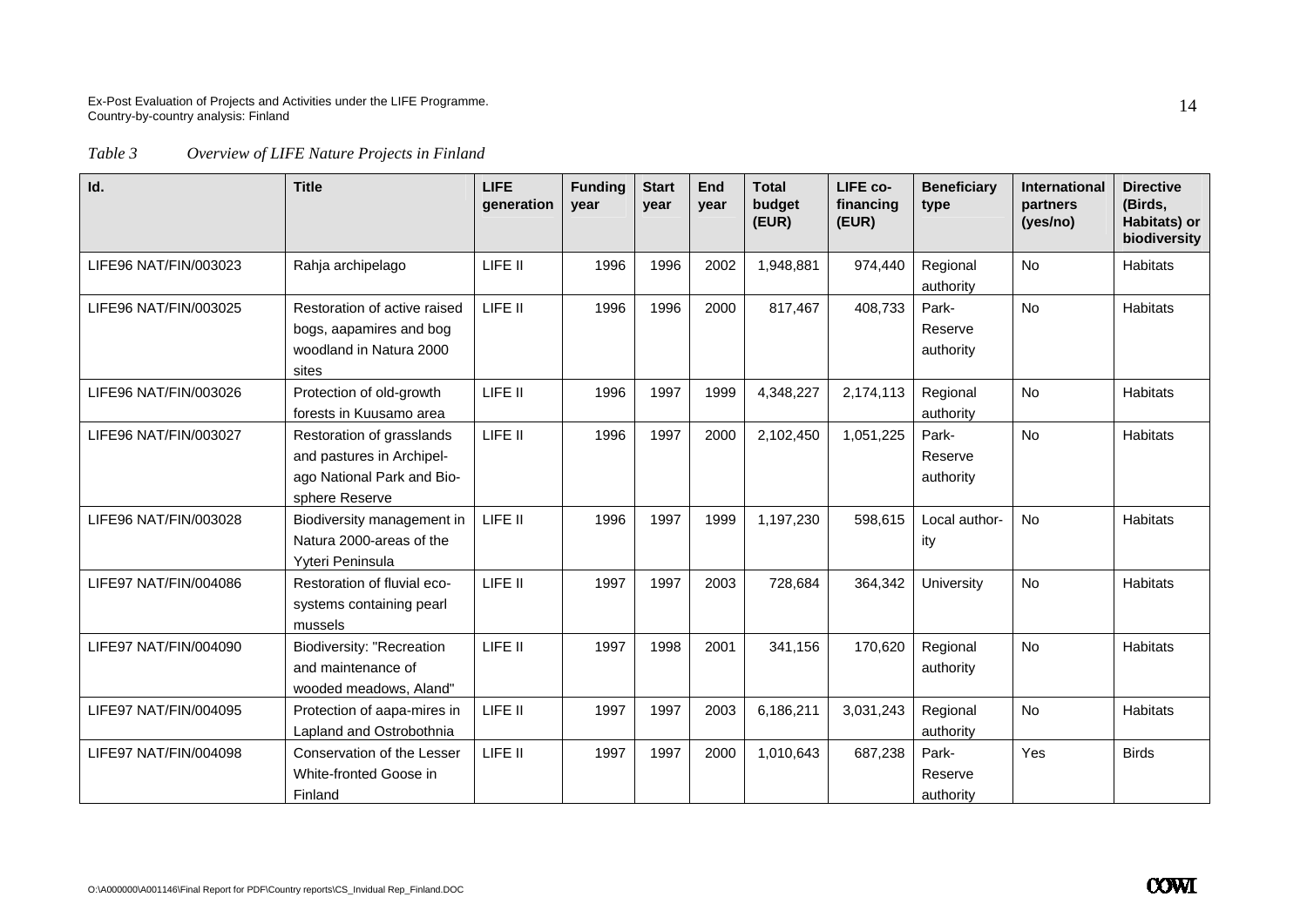| Id.                   | <b>Title</b>                                                                                       | <b>LIFE</b><br>qeneration | <b>Funding</b><br>vear | <b>Start</b><br>year | End<br>year | <b>Total</b><br>budget<br>(EUR) | LIFE co-<br>financing<br>(EUR) | <b>Beneficiary</b><br>type | International<br>partners<br>(yes/no) | <b>Directive</b><br>(Birds,<br>Habitats) or<br>biodiversity |
|-----------------------|----------------------------------------------------------------------------------------------------|---------------------------|------------------------|----------------------|-------------|---------------------------------|--------------------------------|----------------------------|---------------------------------------|-------------------------------------------------------------|
| LIFE97 NAT/FIN/004102 | Conservation and Man-<br>agement of the Porvoonjoki<br>Estuary - Stenböle Natura<br>2000 Area      | LIFE II                   | 1997                   | 1997                 | 2001        | 1,014,089                       | 507,045                        | Regional<br>authority      | No                                    | <b>Habitats</b>                                             |
| LIFE97 NAT/FIN/004105 | Viikki-<br>Vanhankaupunginlahti: a<br>birdlife paradise in the mid-<br>dle of Helsinki             | LIFE II                   | 1997                   | 1997                 | 2000        | 451,270                         | 225,635                        | Local author-<br>ity       | <b>No</b>                             | <b>Birds</b>                                                |
| LIFE97 NAT/FIN/004110 | Quark Archipelago                                                                                  | LIFE II                   | 1997                   | 1997                 | 2003        | 2,323,481                       | 1,161,740                      | Regional<br>authority      | No                                    | <b>Habitats</b>                                             |
| LIFE98 NAT/FIN/005325 | Ensuring the purity of the<br>breed of the wild forest<br>reindeer (Rangifer tarandus<br>fennicus) | LIFE II                   | 1998                   | 1998                 | 2001        | 811,623                         | 405,811                        | NGO-<br>Foundation         | <b>No</b>                             | <b>Habitats</b>                                             |
| LIFE99 ENV/FIN/000215 | Forest-Sax-Project                                                                                 | LIFE II                   | 1999                   | 1999                 | 2002        | 958,503                         | 154,857                        | Mixt enter-<br>prise       | No                                    | Habitats                                                    |
| LIFE99 NAT/FIN/006247 | Deciduous Western Taigas<br>and Herb-rich Forests in<br>Pohjois-Savo                               | LIFE II                   | 1999                   | 1999                 | 2003        | 1,998,666                       | 999,333                        | Regional<br>authority      | <b>No</b>                             | Habitats                                                    |
| LIFE99 NAT/FIN/006251 | Protection of Taiga and<br>Freshwater Ecosystems in<br><b>Central Finland</b>                      | LIFE II                   | 1999                   | 1999                 | 2002        | 1,077,580                       | 538,790                        | Regional<br>authority      | No                                    | <b>Habitats</b>                                             |
| LIFE99 NAT/FIN/006255 | Nature conservation within<br>the Ekenäs-Hangö-Pojo<br>archipelago area                            | LIFE II                   | 1999                   | 1999                 | 2003        | 1,176,542                       | 588,271                        |                            | <b>No</b>                             | <b>Habitats</b>                                             |
| LIFE99 NAT/FIN/006267 | Conservation of Ylläs-<br>Aakenus Western Taiga<br>Forest Area in Lapland                          | LIFE II                   | 1999                   | 1999                 | 2003        | 1,682,720                       | 824,533                        | Regional<br>authority      | <b>No</b>                             | Habitats                                                    |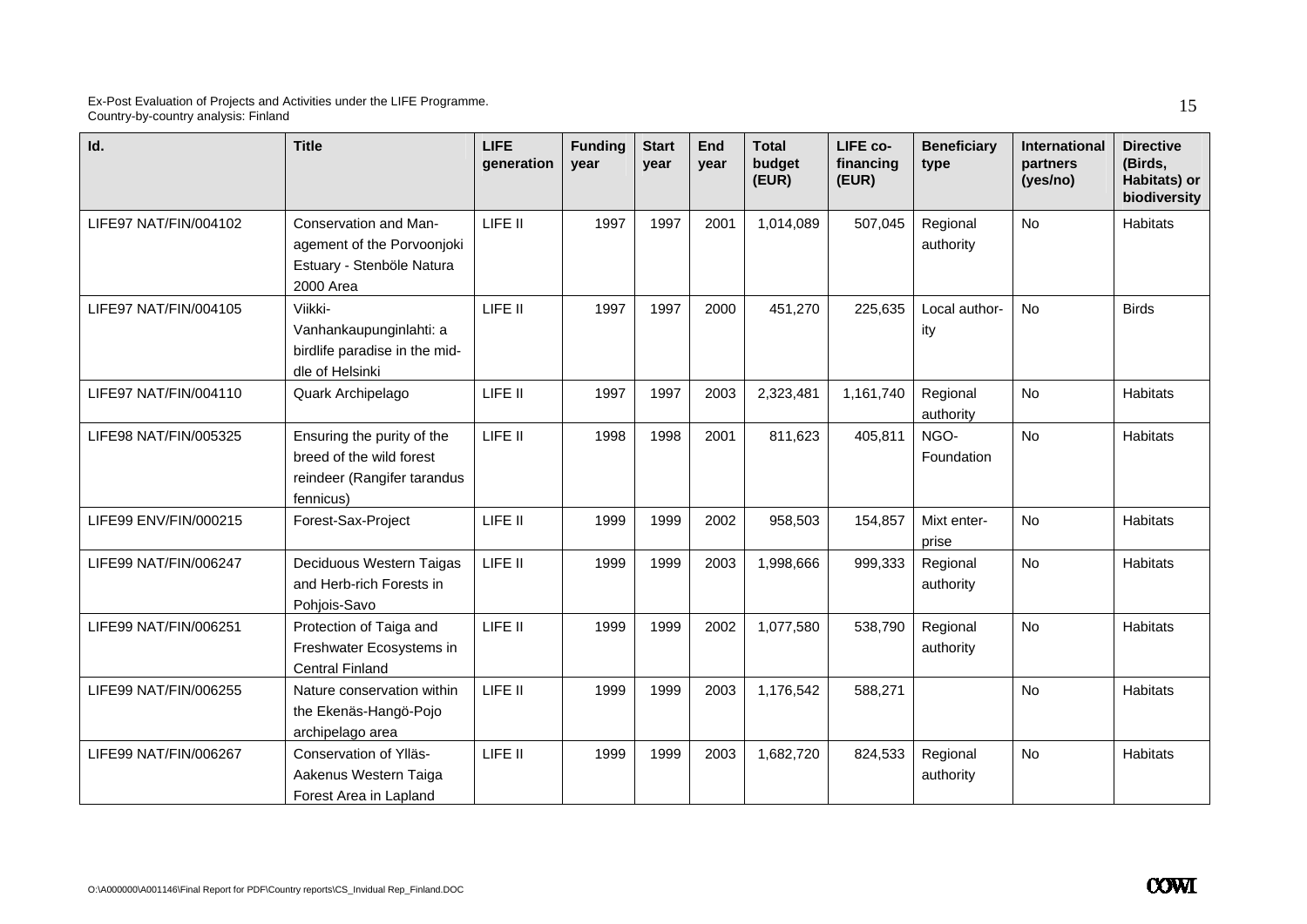| Id.                   | <b>Title</b>                                                                                               | <b>LIFE</b><br>qeneration | <b>Funding</b><br>vear | <b>Start</b><br>year | <b>End</b><br>year | <b>Total</b><br>budget<br>(EUR) | LIFE co-<br>financing<br>(EUR) | <b>Beneficiary</b><br>type | <b>International</b><br>partners<br>(yes/no) | <b>Directive</b><br>(Birds,<br>Habitats) or<br>biodiversity |
|-----------------------|------------------------------------------------------------------------------------------------------------|---------------------------|------------------------|----------------------|--------------------|---------------------------------|--------------------------------|----------------------------|----------------------------------------------|-------------------------------------------------------------|
| LIFE99 NAT/FIN/006268 | Combining protection with<br>other forms of land use in<br>the natural boreal forests of<br>the Syöte area | LIFE II                   | 1999                   | 1999                 | 2003               | 1,528,828                       | 764,414                        | Regional<br>authority      | <b>No</b>                                    | Habitats                                                    |
| LIFE99 NAT/FIN/006272 | Conservation and man-<br>agement of boreal groves                                                          | LIFE II                   | 1999                   | 1999                 | 2004               | 466,789                         | 233,394                        | Regional<br>authority      | No                                           | Habitats                                                    |
| LIFE99 NAT/FIN/006276 | Integration of protection<br>and usages of bird areas in<br>Lapland                                        | LIFE II                   | 1999                   | 1999                 | 2003               | 1,084,193                       | 531,255                        | Regional<br>authority      | <b>No</b>                                    | <b>Birds</b>                                                |
| LIFE99 NAT/FIN/006278 | Management of the most<br>valuable wetlands in SW<br>Finland                                               | LIFE II                   | 1999                   | 1999                 | 2004               | 1,429,597                       | 714,799                        | Regional<br>authority      | <b>No</b>                                    | <b>Birds</b>                                                |
| LIFE00 NAT/FIN/007059 | Conservation of Cypri-<br>pedium calceolus and Saxi-<br>fraga hirculus in Northern<br>Finland              | LIFE II                   | 2000                   | 2000                 | 2005               | 1,903,380                       | 951,690                        | Regional<br>authority      | <b>No</b>                                    | Habitats                                                    |
| LIFE00 NAT/FIN/007060 | Protection and usage of<br>aapa mires with a rich avi-<br>fauna                                            | LIFE II                   | 2000                   | 2000                 | 2006               | 3,230,314                       | 1,589,314                      | Regional<br>authority      | <b>No</b>                                    | Habitats                                                    |
| LIFE00 NAT/FIN/007061 | Protection and manage-<br>ment of the valuable wet-<br>land Siikalahti                                     | LIFE II                   | 2000                   | 2001                 | 2004               | 723,712                         | 361,856                        | Regional<br>authority      | <b>No</b>                                    | <b>Birds</b>                                                |
| LIFE00 NAT/FIN/007062 | Herb-Rich Forests, Forests<br>of Dencrocopos Leucotus<br>and Western Taigas in<br>North Karelia            | LIFE II                   | 2000                   | 2001                 | 2005               | 946,346                         | 473,173                        | Regional<br>authority      | <b>No</b>                                    | Habitats                                                    |
| LIFE00 NAT/FIN/007067 | Restoration and manage-<br>ment of meadows in<br>Finland, Sweden and Esto-<br>nia                          | LIFE II                   | 2000                   | 2001                 | 2004               | 1,044,374                       | 906,889                        | NGO-<br>Foundation         | Yes                                          | Habitats                                                    |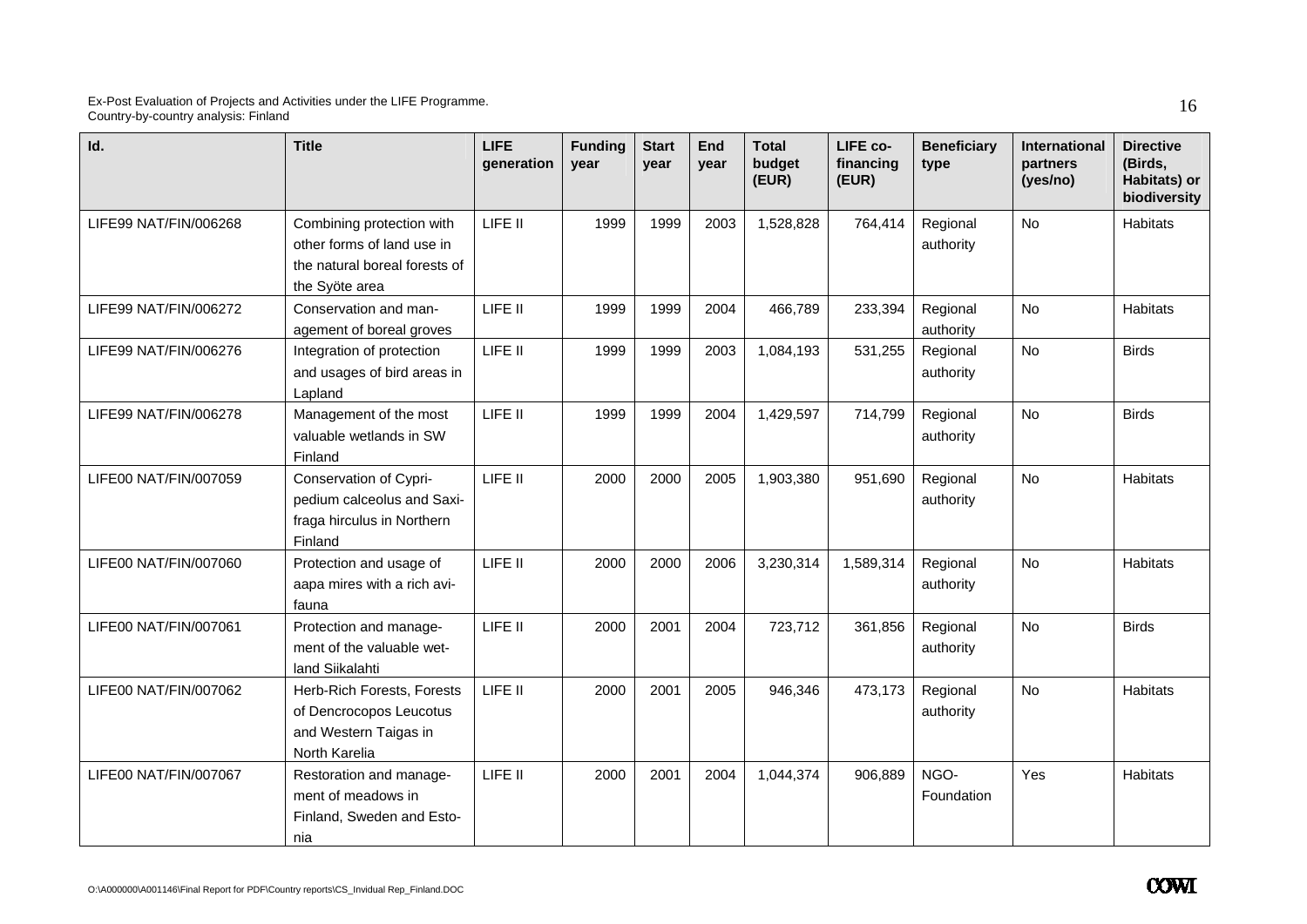| Id.                       | <b>Title</b>                                                                                               | <b>LIFE</b><br>qeneration | <b>Funding</b><br>year | <b>Start</b><br>year | End<br>year | <b>Total</b><br>budget<br>(EUR) | LIFE co-<br>financing<br>(EUR) | <b>Beneficiary</b><br>type | International<br>partners<br>(yes/no) | <b>Directive</b><br>(Birds,<br>Habitats) or<br>biodiversity |
|---------------------------|------------------------------------------------------------------------------------------------------------|---------------------------|------------------------|----------------------|-------------|---------------------------------|--------------------------------|----------------------------|---------------------------------------|-------------------------------------------------------------|
| LIFE02 NAT/FIN/008465     | Restoration and protection<br>of the River Simojoki                                                        | LIFE III                  | 2002                   | 2002                 | 2007        | 1,138,525                       | 495,258                        | Regional<br>authority      | No                                    | Habitats                                                    |
| LIFE02 NAT/FIN/008466     | Evo Forest - Awareness-<br>raising and protection of<br>Southern Finland forest<br>biotopes                | LIFE III                  | 2002                   | 2002                 | 2006        | 863,560                         | 431,780                        | University                 | <b>No</b>                             | Habitats                                                    |
| LIFE02 NAT/FIN/008468     | Management of Urban Na-<br>ture 2000 areas in SW<br>Finland                                                | LIFE III                  | 2002                   | 2002                 | 2007        | 1,715,100                       | 857,550                        | Local author-<br>ity       | No                                    | Habitats                                                    |
| LIFE02 NAT/FIN/008469     | Protection of aapa mire<br>wilderness in Ostrobothnia<br>and Kainuu                                        | LIFE III                  | 2002                   | 2001                 | 2006        | 1,700,142                       | 834,770                        | Regional<br>authority      | No                                    | Habitats                                                    |
| LIFE02 NAT/FIN/008470     | Restoration of mire and<br>bog ecosystems in North-<br>Savo with reference to en-<br>vironmental education | LIFE III                  | 2002                   | 2002                 | 2006        | 2,157,341                       | 1,027,694                      |                            | <b>No</b>                             | Habitats                                                    |
| LIFE02 NAT/FIN/008471     | Protection of valuable bird-<br>rich wetlands in Central<br>Finland                                        | LIFE III                  | 2002                   | 2001                 | 2006        | 1,578,800                       | 789,400                        | Regional<br>authority      | <b>No</b>                             | <b>Habitats</b>                                             |
| LIFE2002NAT/CP/FIN/000027 | Best practices in Finnish<br>Wetlands - networking for<br>improved wetland man-<br>agement                 | LIFE III                  | 2002                   | 2003                 | 2005        | 157,038                         | 60,000                         |                            | <b>No</b>                             | Biodiversity                                                |
| LIFE2002NAT/ST/FIN/000024 | <b>Conservation of Anser</b><br>erythropus on the Euro-<br>pean migration route                            | LIFE III                  | 2002                   | 2002                 | 2004        | 30,300                          | 27,200                         |                            | No                                    | <b>Birds</b>                                                |
| LIFE03 NAT/FIN/000034     | Restoration of boreal for-<br>ests and forest-covered<br>mires                                             | LIFE III                  | 2003                   | 2002                 | 2008        | 3,680,467                       | 1,840,234                      | Regional<br>authority      | No                                    | Habitats                                                    |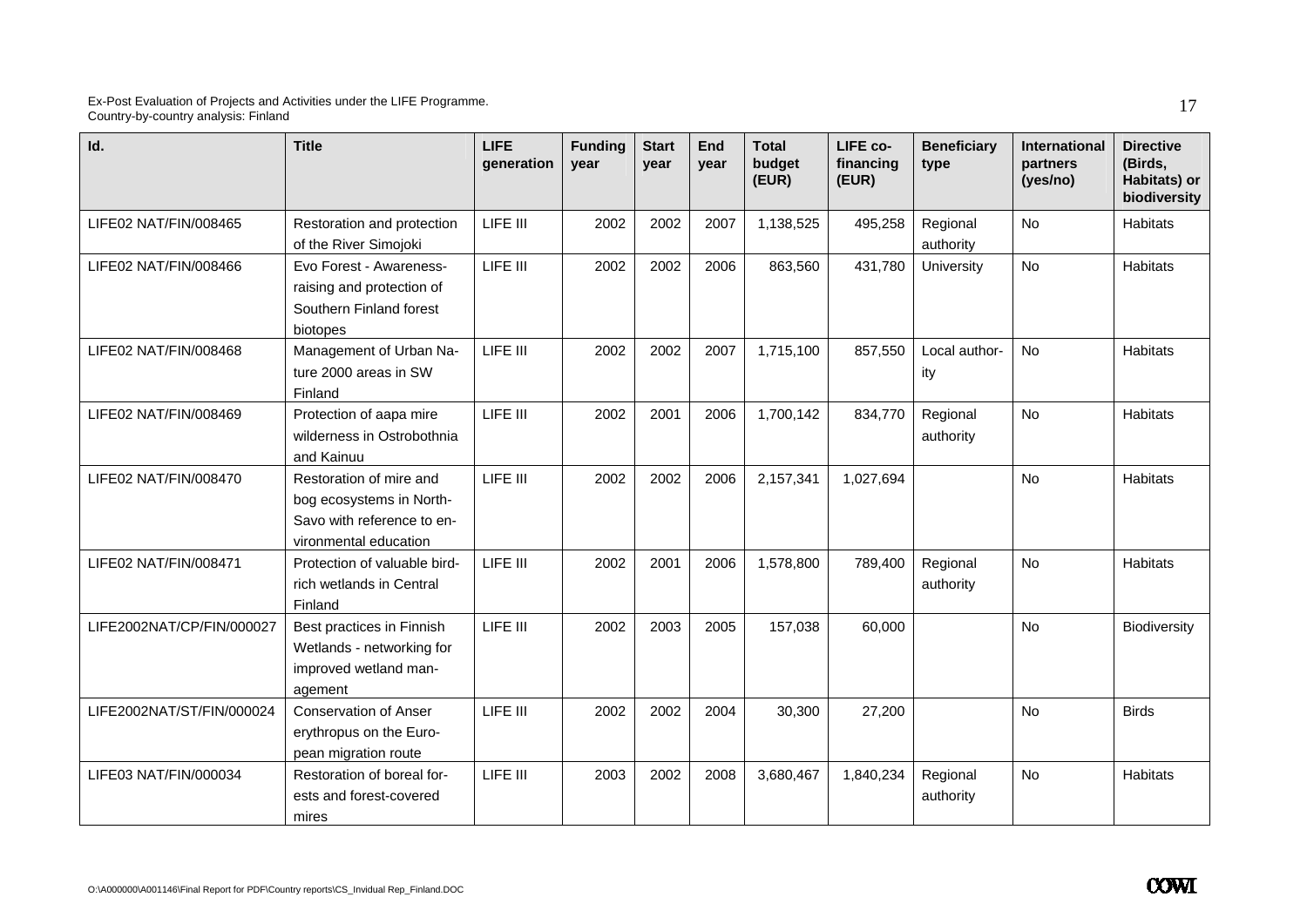| Id.                   | <b>Title</b>                                                                       | <b>LIFE</b><br>qeneration | <b>Funding</b><br>year | <b>Start</b><br>vear | End<br>year | <b>Total</b><br>budget<br>(EUR) | LIFE co-<br>financing<br>(EUR) | <b>Beneficiary</b><br>type | <b>International</b><br>partners<br>(yes/no) | <b>Directive</b><br>(Birds,<br>Habitats) or<br>biodiversity |
|-----------------------|------------------------------------------------------------------------------------|---------------------------|------------------------|----------------------|-------------|---------------------------------|--------------------------------|----------------------------|----------------------------------------------|-------------------------------------------------------------|
| LIFE03 NAT/FIN/000035 | LIFE to Koli - Restoration of<br>the forests and meadows in<br>the nature park     | LIFE III                  | 2003                   | 2002                 | 2007        | 664,127                         | 332,064                        | Research<br>institutions   | <b>No</b>                                    | <b>Habitats</b>                                             |
| LIFE03 NAT/FIN/000036 | Karelian mires and virgin<br>forests - pearls in the chain<br>of geohistory        | LIFE III                  | 2003                   | 2002                 | 2007        | 1,461,628                       | 719,121                        | Regional<br>authority      | No                                           | <b>Habitats</b>                                             |
| LIFE03 NAT/FIN/000039 | Management of wetlands<br>along the Gulf of Finland<br>migratory flyway            | LIFE III                  | 2003                   | 2003                 | 2007        | 3,290,718                       | 1,645,359                      | Regional<br>authority      | <b>No</b>                                    | <b>Birds</b>                                                |
| LIFE04 NAT/FI/000076  | Restoration and mainte-<br>nance of valuable aquatic<br>bird habitats of Pirkanmaa | LIFE III                  | 2004                   | 2004                 | 2009        | 568,766                         | 284,383                        | Regional<br>authority      | <b>No</b>                                    | <b>Birds</b>                                                |
| LIFE04 NAT/FI/000078  | Natural Forests and mires<br>in the "Green Belt" of Koil-<br>lismaa and Kainuu     | LIFE III                  | 2004                   | 2004                 | 2008        | 1,174,348                       | 587,174                        | Regional<br>authority      | <b>No</b>                                    | <b>Habitats</b>                                             |
| LIFE05 NAT/FIN/000104 | Restoration of dune and<br>coastal habitats in the Vat-<br>taja Military Area      | LIFE III<br>Extension     | 2005                   | 2005                 | 2009        | 1,807,330                       | 903,665                        | National au-<br>thority    | <b>No</b>                                    | <b>Habitats</b>                                             |
| LIFE05 NAT/FIN/000105 | <b>Conservation of Anser</b><br>erythropus on European<br>migration route          | LIFE III<br>Extension     | 2005                   | 2005                 | 2009        | 1,097,900                       | 749,025                        | NGO-<br>Foundation         | <b>No</b>                                    | <b>Birds</b>                                                |
| LIFE06 NAT/FIN/000128 | Promotion of public aware-<br>ness and protection of<br>aapa mires in Lapland      | LIFE III<br>Extension     | 2006                   | 2006                 | 2011        | 1,726,925                       | 856,042                        | Regional<br>authority      | <b>No</b>                                    | <b>Habitats</b>                                             |
| LIFE06 NAT/FIN/000129 | From Ancient to the Pre-<br>sent Estuary, Kokemäen-<br>joki Wetland Chain          | LIFE III<br>Extension     | 2006                   | 2006                 | 2011        | 3,408,558                       | 1,704,279                      | National au-<br>thority    | <b>No</b>                                    | <b>Habitats</b>                                             |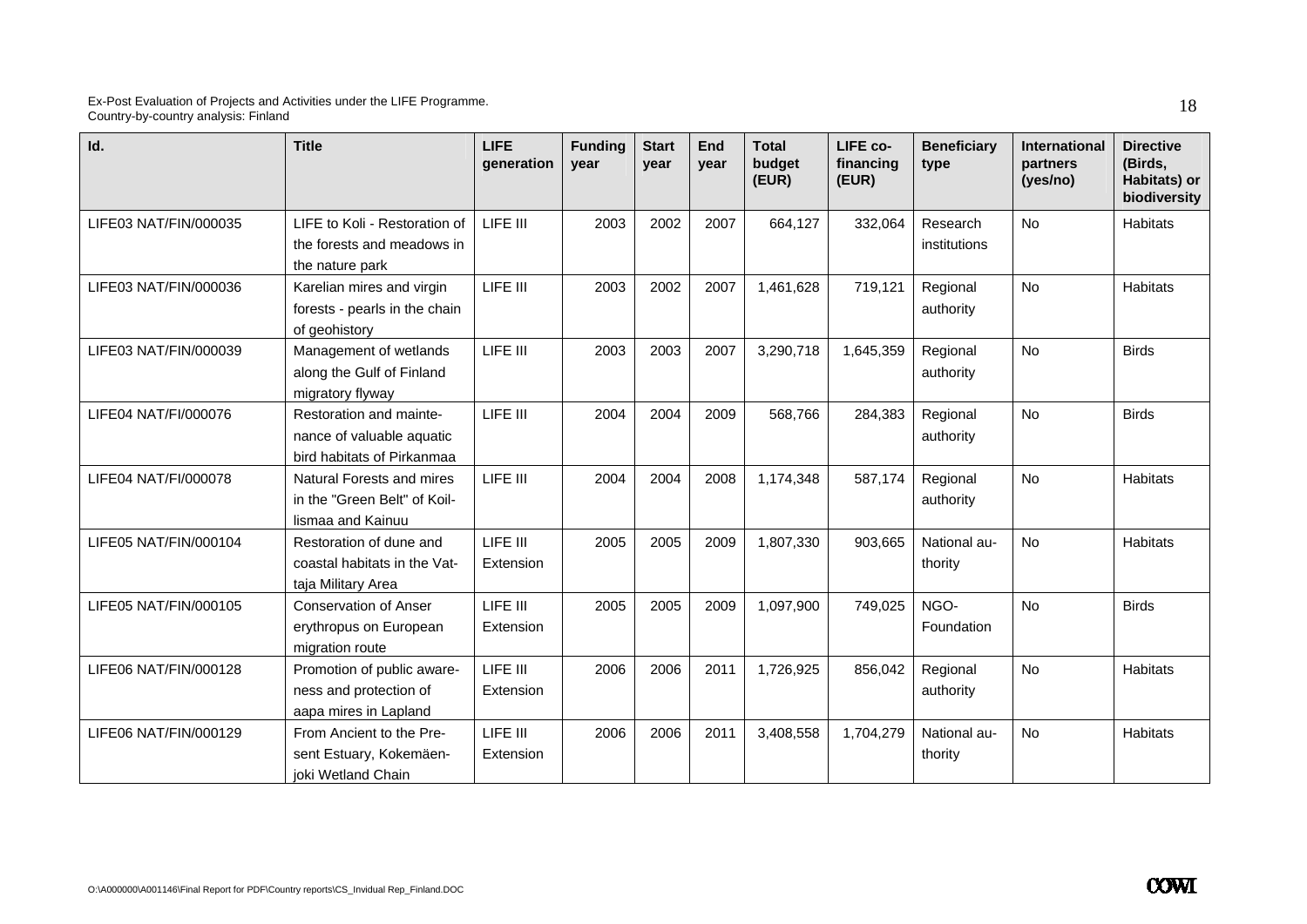### **Appendix 2 Summary tables on LIFE Environment projects in Finland**

| <b>Generation</b>                              | Year         | <b>Number of</b><br>projects | <b>Total budget</b><br>(EUR<br>million) | <b>Total LIFE</b><br>co-financing<br>budget (EUR<br>million) | Average<br>duration<br>(years) | Average<br><b>LIFE funding</b><br>per project<br>(EUR<br>million) |
|------------------------------------------------|--------------|------------------------------|-----------------------------------------|--------------------------------------------------------------|--------------------------------|-------------------------------------------------------------------|
| LIFE II                                        | 1996         | $\,6\,$                      | 4.7                                     | 2.0                                                          | 3.2                            | 0.3                                                               |
|                                                | 1997         | 5                            | 6.2                                     | 1.9                                                          | 3.0                            | 0.4                                                               |
|                                                | 1998         | 5                            | 3.1                                     | 1.4                                                          | 3.8                            | 0.3                                                               |
|                                                | 1999         | 6                            | 5.6                                     | 2.3                                                          | 3.2                            | 0.4                                                               |
|                                                | <b>Total</b> | 22                           | 19.6                                    | 7.5                                                          | 3.3                            | 0.3                                                               |
| LIFE III                                       | 2000         | 5                            | 5.4                                     | 2.6                                                          | 3.6                            | 0.5                                                               |
|                                                | 2002         | 8                            | 8.0                                     | 3.7                                                          | 3.4                            | 0.5                                                               |
|                                                | 2003         | 3                            | 22.4                                    | 4.1                                                          | 4.0                            | 1.4                                                               |
|                                                | 2004         | 5                            | 6.0                                     | 3.0                                                          | 3.2                            | 0.6                                                               |
|                                                | <b>Total</b> | 21                           | 42                                      | 13                                                           | 3.5                            | 0.6                                                               |
| LIFE III<br>extension                          | 2005         | 2                            | 1.9                                     | 0.9                                                          | 3.0                            | 0.5                                                               |
|                                                | 2006         | $\overline{2}$               | 4.3                                     | 1.3                                                          | 3.5                            | 0.6                                                               |
|                                                | <b>Total</b> | 4                            | 6.2                                     | 2.2                                                          | 3.3                            | 0.5                                                               |
| <b>Grand total</b>                             |              | 47                           | 67.6                                    | 23.2                                                         | 3.4                            | 0.5                                                               |
| Comparative<br>figures for all<br>ENV projects |              | 1,076                        | 1,947.7                                 | 615.9                                                        | 3.3                            | 0.6                                                               |

*Table 4 Overview of LIFE ENV projects in Finland by year, 1996-2006*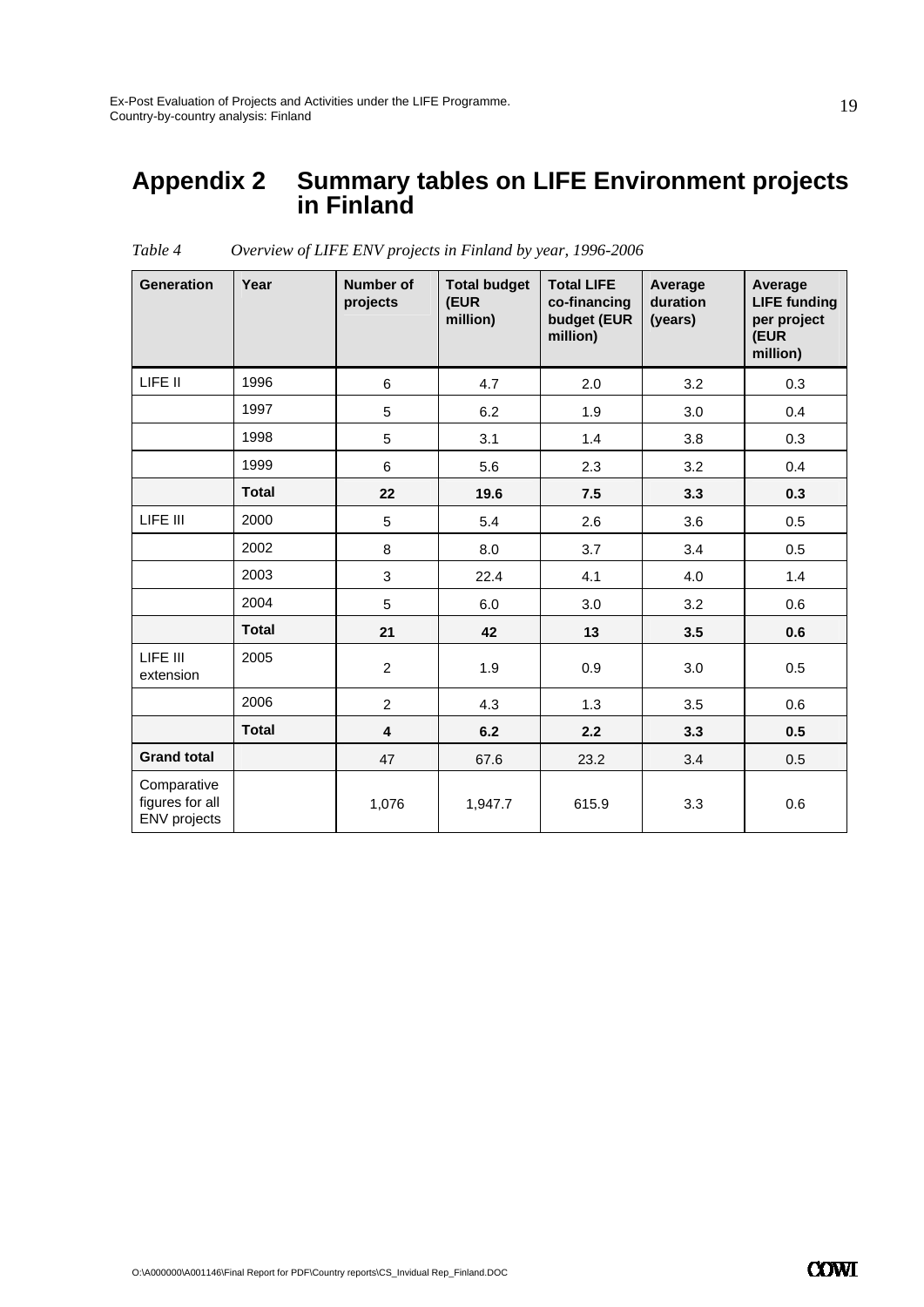| $LIFE+$ theme                  | No. of<br>projects | In $%$ of<br>total | <b>Total</b><br>budget<br>(EUR<br>million) | In $%$ of<br>total | <b>LIFE</b><br>contribution<br>(EUR<br>million) | In $%$ of<br>total |
|--------------------------------|--------------------|--------------------|--------------------------------------------|--------------------|-------------------------------------------------|--------------------|
| Climate change                 | $\Omega$           | $0\%$              | 0.0                                        | $0\%$              | 0.0                                             | 0%                 |
| Air                            | 2                  | 4%                 | 1.5                                        | 2%                 | 0.7                                             | 3%                 |
| Water                          | 11                 | 23%                | 17.4                                       | 26%                | 6.1                                             | 26%                |
| Soil                           | 5                  | 11%                | 6.6                                        | 10%                | 2.2                                             | 9%                 |
| Forests                        | 0                  | $0\%$              | 0.0                                        | $0\%$              | 0.0                                             | 0%                 |
| Natural resources and<br>waste | 12                 | 26%                | 12.6                                       | 19%                | 4.3                                             | 18%                |
| Chemicals                      | $\overline{2}$     | 4%                 | 2.2                                        | 3%                 | 1.1                                             | 5%                 |
| Urban environment              | 3                  | 6%                 | 1.8                                        | 3%                 | 0.9                                             | 4%                 |
| Strategic approaches           | 12                 | 26%                | 25.5                                       | 38%                | 8.0                                             | 34%                |
| <b>Total</b>                   | 47                 | 100%               | 67.6                                       | 100%               | 23.2                                            | 100%               |

*Table 5 Overview of LIFE ENV projects in Finland 1996-2006 by theme*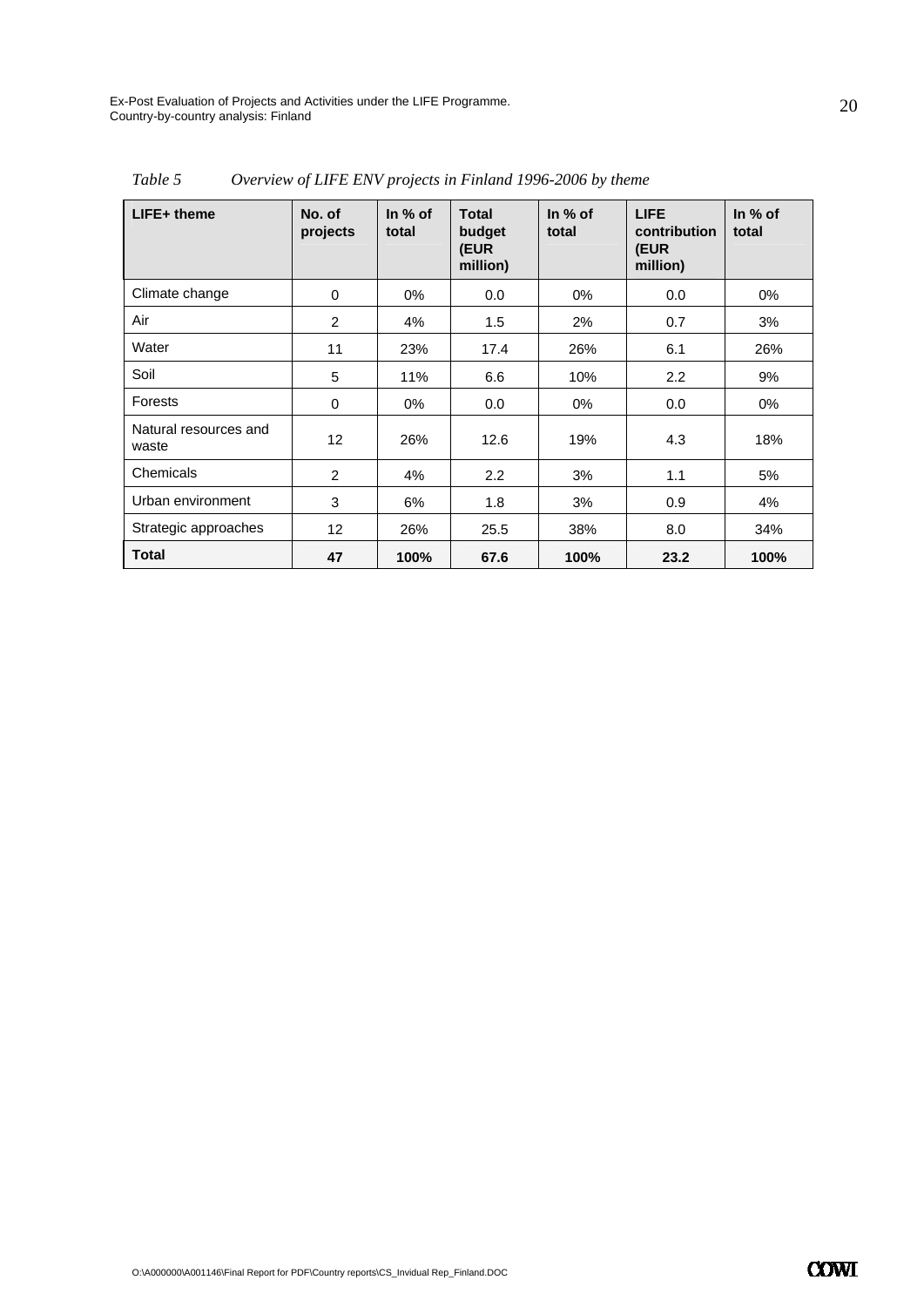| <b>Beneficiary type</b>                  | No. of<br>projects | In % of<br>total | <b>Total</b><br>budget<br>(EUR<br>million) | In % of<br>total | <b>LIFE</b><br>contribution<br>(EUR<br>million) | In % of<br>total |
|------------------------------------------|--------------------|------------------|--------------------------------------------|------------------|-------------------------------------------------|------------------|
| <b>Public entities</b>                   |                    |                  |                                            |                  |                                                 |                  |
| National authority                       | 1                  | 2%               | 1.0                                        | 2%               | 0.5                                             | 2%               |
| Regional authority                       | 8                  | 17%              | 7.0                                        | 10%              | 3.3                                             | 14%              |
| Local authority                          | $\overline{7}$     | 15%              | 11.6                                       | 17%              | 3.4                                             | 15%              |
| Development agency                       | $\overline{4}$     | 9%               | 4.5                                        | 7%               | 2.2                                             | 9%               |
| Intergovernmental body                   | 0                  | 0%               | 0.0                                        | 0%               | 0.0                                             | 0%               |
| Park-reserve authority                   | $\Omega$           | 0%               | 0.0                                        | 0%               | 0.0                                             | $0\%$            |
| Sub-total                                | 20                 | 43%              | 24.3                                       | 36%              | 9.5                                             | 41%              |
| <b>Public and private enterprises</b>    |                    |                  |                                            |                  |                                                 |                  |
| International enterprise                 | 3                  | 6%               | 18.7                                       | 28%              | 3.4                                             | 15%              |
| Large enterprise                         | $\mathbf 0$        | 0%               | 0.0                                        | 0%               | 0.0                                             | 0%               |
| SME Small and medium sized<br>enterprise | $\Omega$           | 0%               | 0.0                                        | 0%               | 0.0                                             | $0\%$            |
| Mixed enterprise                         | 6                  | 13%              | 6.1                                        | 9%               | 2.8                                             | 12%              |
| Public enterprise                        | $\overline{7}$     | 15%              | 9.1                                        | 13%              | 3.0                                             | 13%              |
| Sub-total                                | 16                 | 34%              | 33.9                                       | 50%              | 9.2                                             | 40%              |
| <b>NGOs and research</b>                 |                    |                  |                                            |                  |                                                 |                  |
| NGO-Foundation                           | 1                  | 2%               | 0.8                                        | 1%               | 0.4                                             | 2%               |
| <b>Research institutions</b>             | 6                  | 13%              | 4.9                                        | 7%               | 2.3                                             | 10%              |
| University                               | 3                  | 6%               | 2.7                                        | 4%               | 1.3                                             | 6%               |
| Training centre                          | 1                  | 2%               | 1.1                                        | 2%               | 0.5                                             | 2%               |
| Sub-total                                | 11                 | 23%              | 9.4                                        | 14%              | 4.5                                             | 19%              |
| None indicated                           | $\Omega$           | 0%               | 0.0                                        | $0\%$            | 0.0                                             | 0%               |
| <b>Total</b>                             | 47                 | 100%             | 67.6                                       | 100%             | 23.2                                            | 100%             |

*Table 6 Finland LIFE ENV projects 1996-2006 according to beneficiary type*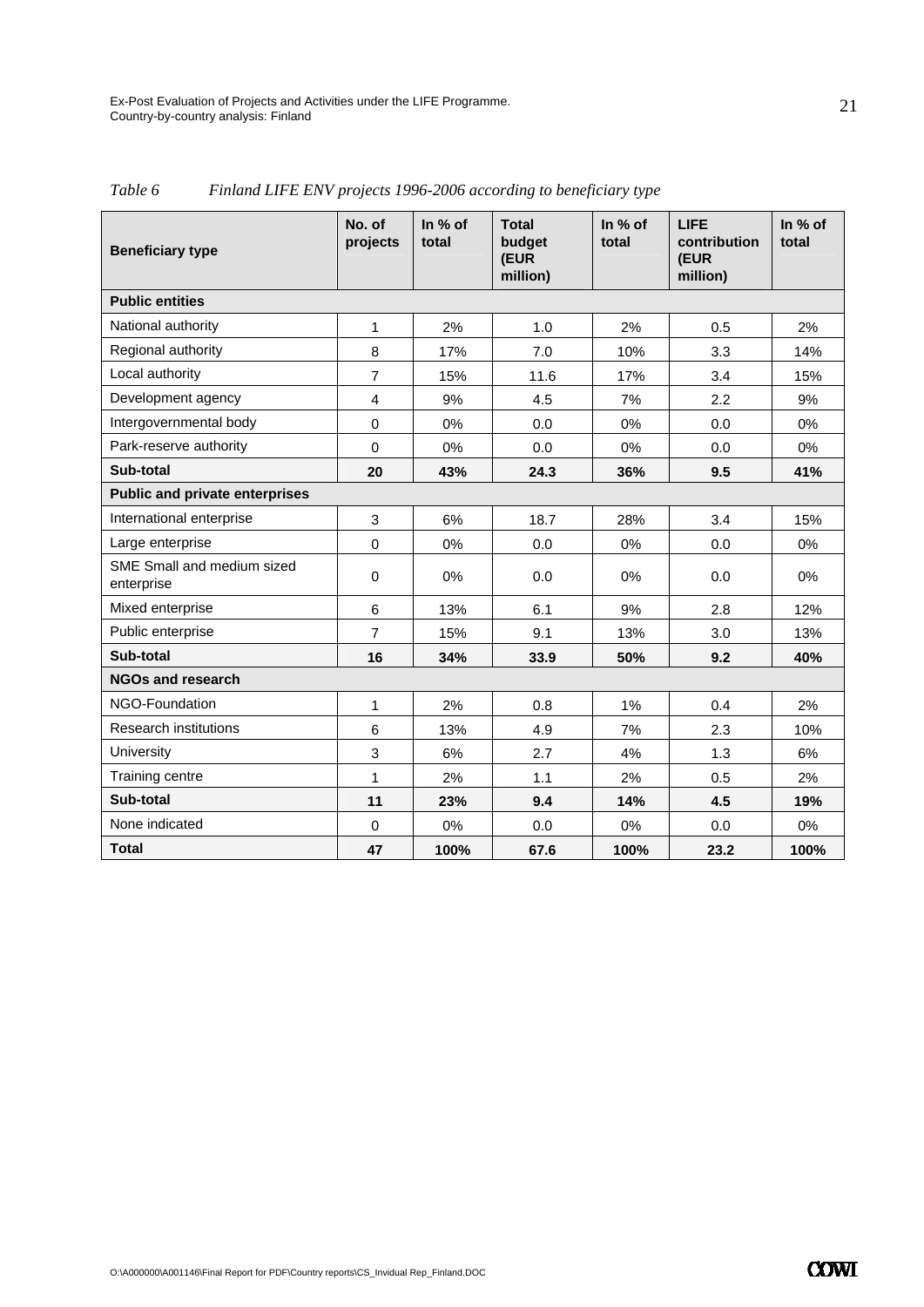### **Appendix 3 Summary tables on LIFE Nature projects in Finland**

| <b>Generation</b>                              | Year         | <b>Number of</b><br>projects | <b>Total budget</b><br>(EUR<br>million) | <b>Total LIFE</b><br>co-financing<br>budget (EUR<br>million) | Average<br>duration<br>(years) | Average<br><b>LIFE funding</b><br>per project<br>(EUR<br>million) |
|------------------------------------------------|--------------|------------------------------|-----------------------------------------|--------------------------------------------------------------|--------------------------------|-------------------------------------------------------------------|
| LIFE II                                        | 1996         | 5                            | 10.4                                    | 5.2                                                          | 3.4                            | 1.0                                                               |
|                                                | 1997         | $\overline{7}$               | 12.1                                    | 6.1                                                          | 4.4                            | 0.9                                                               |
|                                                | 1998         | $\mathbf{1}$                 | 0.8                                     | 0.4                                                          | 3.0                            | 0.4                                                               |
|                                                | 1999         | 9                            | 11.4                                    | 5.3                                                          | 4.0                            | 0.6                                                               |
|                                                | <b>Total</b> | 22                           | 34.7                                    | 17.1                                                         | 4.0                            | 0.8                                                               |
| LIFE III                                       | 2000         | 5                            | 7.8                                     | 4.3                                                          | 4.2                            | 0.9                                                               |
|                                                | 2002         | 8                            | 9.3                                     | 4.5                                                          | 4.0                            | 0.6                                                               |
|                                                | 2003         | $\overline{4}$               | 9.1                                     | 4.5                                                          | 5.0                            | 1.1                                                               |
|                                                | 2004         | $\overline{2}$               | 1.7                                     | 0.9                                                          | 4.5                            | 0.4                                                               |
|                                                | <b>Total</b> | 19                           | 28                                      | 14                                                           | 4.3                            | 0.7                                                               |
| LIFE III<br>extension                          | 2005         | $\overline{c}$               | 2.9                                     | 1.7                                                          | 4.0                            | 0.8                                                               |
|                                                | 2006         | $\overline{c}$               | 5.1                                     | 2.6                                                          | 5.0                            | 1.3                                                               |
|                                                | <b>Total</b> | $\overline{\mathbf{4}}$      | 8.0                                     | 4.2                                                          | 4.5                            | 1.1                                                               |
| <b>Grand total</b>                             |              | 45                           | 70.8                                    | 35.5                                                         | 4.2                            | 0.8                                                               |
| Comparative<br>figures for all<br>NAT projects |              | 771                          | 1,224.1                                 | 637.2                                                        | 4.2                            | 0.8                                                               |

*Table 7 Overview of LIFE NAT projects in Finland, 1996-2006* 

*Table 8 Categories of LIFE NAT projects in Finland, 1996-2006* 

| <b>LIFE NAT themes</b>       | No. of<br>projects | In % of total | <b>Total budget</b><br>(EUR million) | In $%$ of<br>total | <b>LIFE</b><br>contribution<br>(EUR<br>million | In $%$ of<br>total |
|------------------------------|--------------------|---------------|--------------------------------------|--------------------|------------------------------------------------|--------------------|
| <b>Habitats Directive</b>    | 35                 | 78%           | 60.9                                 | 86%                | 30.3                                           | 85%                |
| <b>Birds Directive</b>       | 9                  | 20%           | 9.7                                  | 14%                | 5.2                                            | 15%                |
| <b>Biodiversity projects</b> |                    | 2%            | 0.2                                  | 0%                 | 0.1                                            | $0\%$              |
| <b>Total</b>                 | 45                 | 100%          | 70.8                                 | 100%               | 35.5                                           | 100%               |